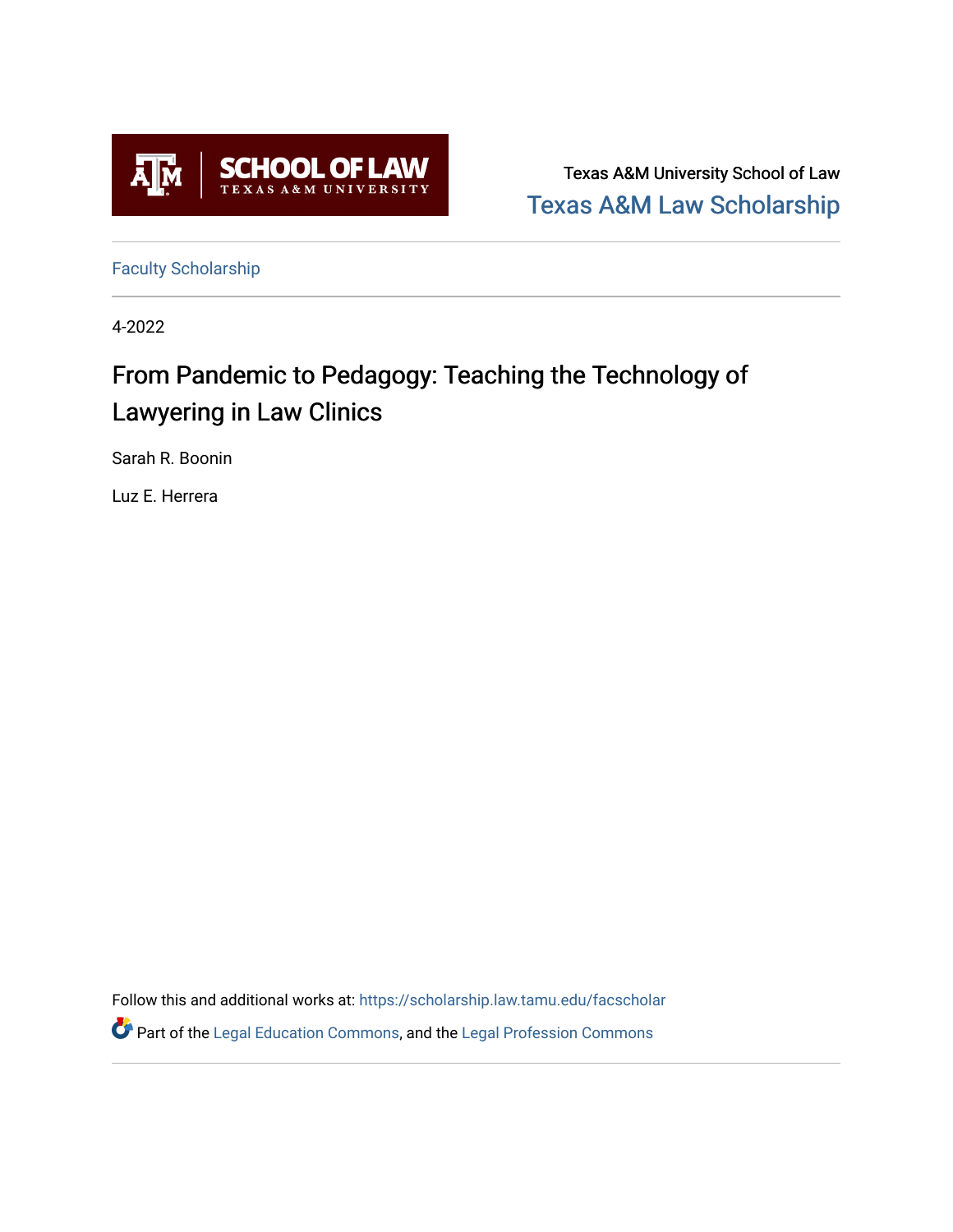# FROM PANDEMIC TO PEDAGOGY: TEACHING THE TECHNOLOGY OF LAWYERING IN LAW CLINICS

# Sarah R. Boonin<sup>\*</sup>and Luz E. Herrera<sup>\*\*</sup>

## FROM PANDEMIC TO PEDAGOGY

In March 2020, the COVID-19 pandemic upended work, school, family units, and lives throughout the U.S. <sup>1</sup> Law schools across the country shut down their physical campuses and in a matter of days pivoted to online learning.<sup>2</sup> Law firms, courts, and administrative agencies abruptly closed their offices and quickly reimagined how to perform their daily functions remotely.<sup>3</sup> Straddling the worlds of legal education and legal practice, law school clinical programs almost universally deployed technology to

<sup>\*</sup> Clinical Professor of Law and Director of Clinical Programs at Suffolk University Law School. Professor Boonin thanks her colleagues, especially Prof. Dyane O'Leary. Thank you also to Rose Luehrs, who assisted in creating the Survey, and the student editors of the Washington University Journal of Law & Policy.

<sup>\*\*</sup> Professor of Law and Associate Dean for Experiential Education at Texas A&M University School of Law. Professor Herrera is grateful for the research support of Evelyn Garcia Lopez and the student editors of the Washington University Journal of Law & Policy.

<sup>1.</sup> *See generally* Kim Parker, Juliana Menasce Horowitz & Rachel Minkin, *How the Corona Virus Has – and Hasn't – Changed the Way Americans Work*, PEW RSCH. CTR. (Dec. 9, 2020), https://www.pewresearch.org/social-trends/2020/12/09/how-the-coronavirus-outbreak-has-and-hasntchanged-the-way-americans-work/ [https://perma.cc/ZZ4E-XN79].

<sup>2.</sup> *See* Andrew Smalley, *Higher Education Responses to Coronavirus (COVID-19)*, NAT'L CONF. of STATE LEGISLATURES (Mar. 22, 2021), https://www.ncsl.org/research/education/highereducation-responses-to-coronavirus-covid-19.aspx [https://perma.cc/EZT6-K5C6] (noting that during the spring of 2020 more than 1,300 U.S. colleges and universities moved to fully online instruction, and by fall 2020, only 27% offered fully or primarily in-person instruction).

<sup>3.</sup> *See, e.g.*, *Courts' Responses to the COVID-19 Crisis*, BRENNAN CTR. FOR JUST. (Sept. 10, 2020), https://www.brennancenter.org/our-work/research-reports/courts-responses-covid-19-crisis [https://perma.cc/F7W9-WXRN] (tracking policies of federal and state courts in response to COVID-19); *Adapt or Fail: Industry Changes Law Firms Can't Afford to Ignore*, LAW TECH. TODAY (Nov. 25, 2020), https://www.lawtechnologytoday.org/2020/11/adapt-or-fail-industry-changes-law-firms-cantafford-to-ignore/ [https://perma.cc/ZN4E-77SX] (Eighty percent of law firms surveyed transitioned to fully or partially remote practice, and 70% anticipate COVID-19 will have lasting impacts on how they operate moving forward.).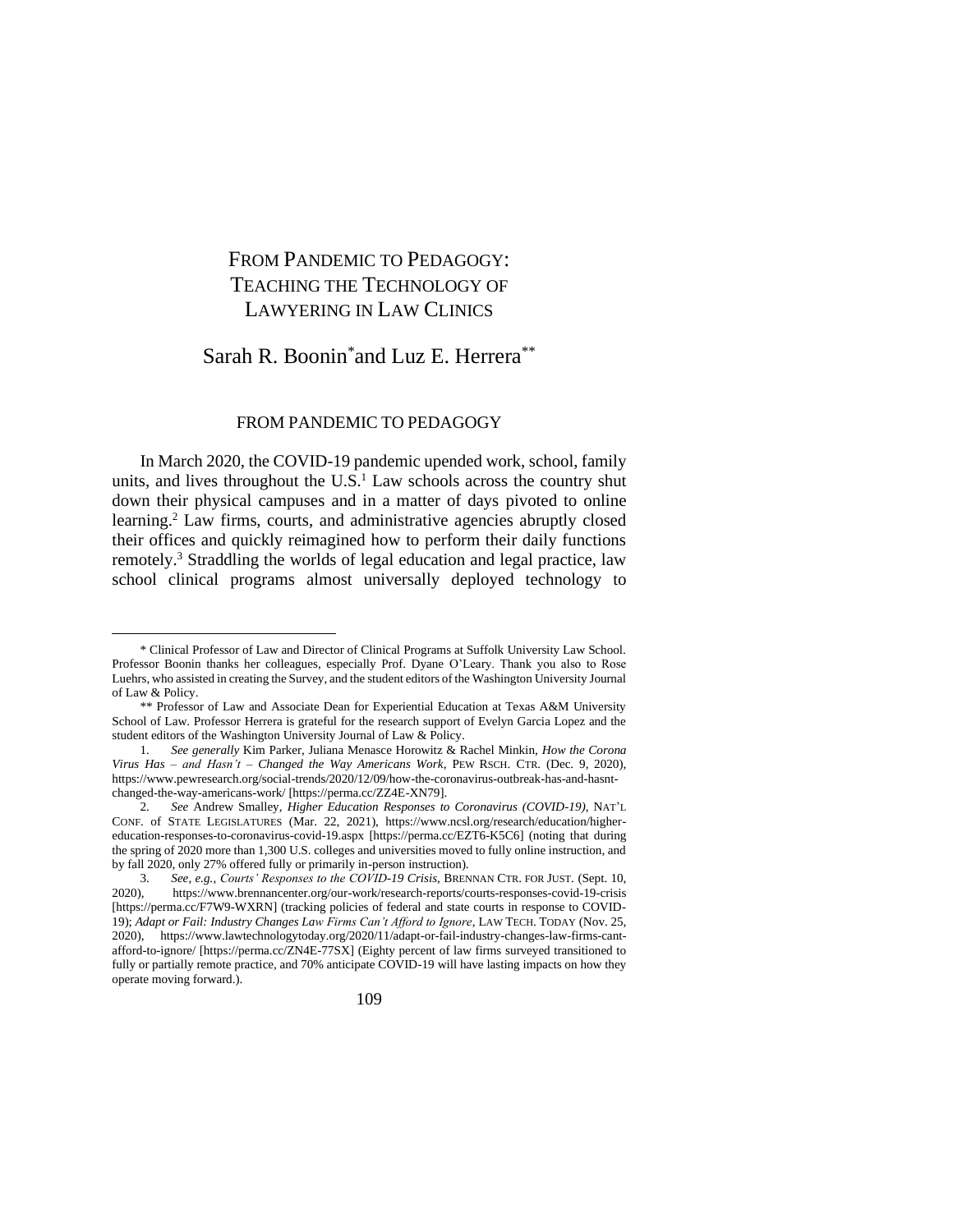<span id="page-2-0"></span>transform their pedagogy and practices in the middle of the pandemic, adopting both online instruction and remote legal service delivery.<sup>4</sup>

Law firms, courts, administrative agencies, and other sites of adjudication have plans to maintain aspects of remote operations and services.<sup>5</sup> Lawyers, judges, and other legal service providers, who have gained efficiencies in leveraging technology, will likewise maintain much of this technology post-pandemic. 6 Institutions of higher education are reexamining their teaching models, offering more online and hybrid learning opportunities, and adapting their curricula to ensure students are prepared to enter partially or substantially remote workplaces.<sup>7</sup> Law school clinical and externships programs—which exist at the intersection of law practice and legal education—will also be expected to adapt broadly and permanently to these changes.

<sup>4.</sup> We use the term "clinic" or "clinical program" to refer to in-house clinics, community-based clinics, and externship programs as defined by ABA Standard 304(c). *See* AM. BAR ASS'N STANDARDS AND RULES OF PROC. FOR APPROVAL OF LAW SCHOOLS 2020-2021, at 17 (2020), https://www.americanbar.org/content/dam/aba/administrative/legal\_education\_and\_admissions\_to\_the \_bar/standards/2020-2021/2020-21-aba-standards-and-rules-chapter3.pdf. We use the term "clinician" to refer to clinical faculty and staff who supervise and teach students in law school clinic or externship programs.

<sup>5.</sup> *Guiding Principles for Post-Pandemic Court Technology*, NAT'L COUNCIL OF STATE COURTS (July 16, 2020), https://www.ncsc.org/\_\_data/assets/pdf\_file/0014/42332/Guiding-Principlesfor-Court-Technology.pdf [https://perma.cc/SKT2-R6J2].

<sup>6.</sup> Robert Ambrogi, a legal technologist and journalist, anticipates that the pandemic has permanently altered law practice in seven ways: "1. Lawyers will no longer see technology as something to be feared . . . 2. Lawyers will no longer see innovation as a threat to the 'guild'. . . 3. Regulatory reform will accelerate . . . 4. Courts will accelerate innovation and online services . . . 5. More legal services will be delivered remotely and online . . . 6. Law firms will reduce their physical footprints . . . [and] 7. Legal education will be revamped." *See* Robert Ambrogi, *7 Ways the Pandemic Will Forever Change Law Practice*, ABOVE THE LAW (Apr. 27, 2020, 11:50 AM), https://abovethelaw.com/ 2020/04/7-ways-the-pandemic-will-forever-change-law-practice/?rf=1 [https://perma.cc/5JPF-2968].

<sup>7.</sup> Prior to the pandemic, ABA Standard 306 permitted accredited law schools to offer up to one-third of a student's credits online, barring a variance for the law school. During the pandemic, the ABA modified its approach to distance learning to allow law schools to proceed with fully remote education but otherwise maintained the one-third online credit rule. *See* Memorandum from the Am. Bar Association's Council of the Section of Legal Educ. and Admissions to the Bar (May 15, 2020), https://images.law.com/contrib/content/uploads/documents/400/20-memo-on-recommendations-on-

distance-ed-process-final.pdf [https://perma.cc/3S8A-J2FD]. *See also Law Schools and the Global*  Pandemic, THOMSON REUTERS INST., at 2, https://www.thomsonreuters.com/en-us/posts/wp-content/ uploads/sites/20/2020/12/Law-Schools-and-the-Global-Pandemic\_FINAL.pdf

<sup>[</sup>https://perma.cc/3DRA-BV3X] (survey of 2,897 law school students, faculty, and administrators in August 2020 finding that remote education "unearthed opportunities for law schools to take a step back and consider what the future of legal education might look like").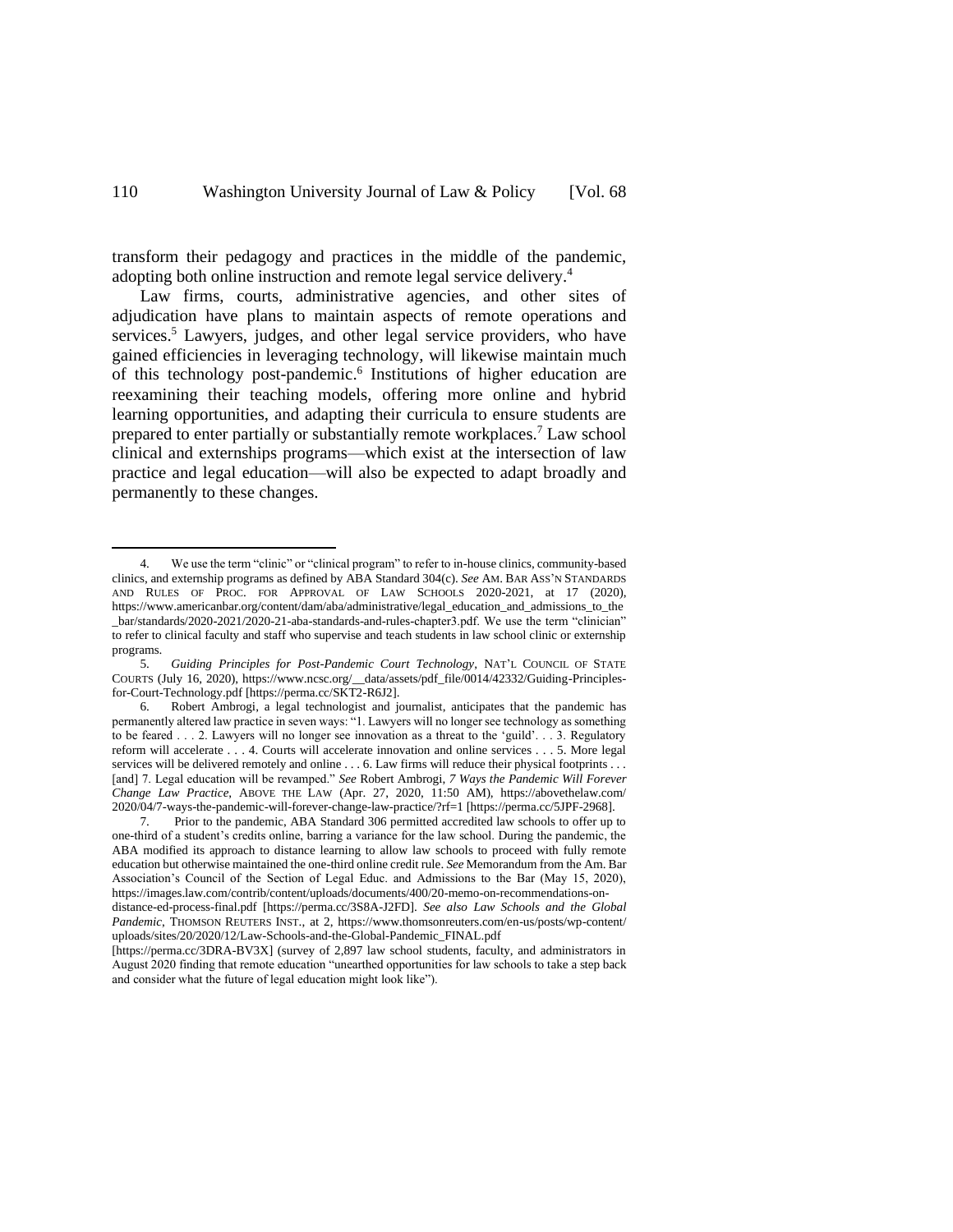# 2022] From Pandemic to Pedagogy 111

To better understand how clinicians pivoted their teaching and practices to incorporate more technology during the pandemic, we launched an online survey of clinical faculty during the winter of 2021, in the midst of the pandemic experience. The survey received 121 responses from clinicians in 31 states and Puerto Rico. It revealed that the experiment in remote clinical education and practice was widespread and proved largely successful. This experience positions clinical programs to meet the growing calls to expand their use of technology going forward and to incorporate technology more deliberately and thoughtfully into pedagogy and practice.<sup>8</sup>

Part I of this Article provides context for understanding the vital role technology played during the pandemic and will continue to play in clinical programs. It offers an overview of the common uses of technology in law practice, which we refer to as *the technology of lawyering*. 9 It further discusses how the ethical obligations of lawyering, and their inclusion by the American Bar Association (ABA) as core components of experiential education, render the technology of lawyering central to the project of clinical education in the twenty-first century. Part II discusses the survey methodology and key results. The findings illuminate clinical teaching and supervision models used during COVID-19, as well as the various law practice technologies utilized in clinics and externships to adapt to remote practice. Part III offers suggestions for clinicians looking to be more intentional about the use of technology in clinical programs. It describes how the deliberate and thoughtful integration of technology into clinical

<sup>8.</sup> This meets the emerging consensus regarding best practices in clinical education, as described in Clinical Legal Education Association's *Building on Best Practices* compilation. *See* Conrad Johnson, *Technology in the Profession*, *in* BUILDING ON BEST PRACTICES: TRANSFORMING LEGAL EDUCATION IN A CHANGING WORLD 402 (Deborah Maranville et al. eds., 2015) (describing how law schools should "provide a safe, structured environment for students to explore the variety of ways that technology can assist lawyers in performing the basic tasks of gathering, managing and presenting information"); Michele Pistone & Warren Binford, *Use of Technology in Teaching*, *in* BUILDING ON BEST PRACTICES,*supra*, at 129–39 (describing how law school educators can embrace new technologies in the classroom to enhance learning).

<sup>9.</sup> In this Article, we use the term "technology of lawyering" to refer to the tools of law practice management and other technologies used to enhance the delivery of legal services. *See* Johnson, *supra* note 8. It can be distinguished from the "technology of teaching," which can be used to describe classroom or teaching technologies (PowerPoint, online message boards, etc.) used to enhance content delivery and learning. *See* Pistone & Binford, *supra* note 8. *See also* Dyane L. O'Leary, *"Smart" Lawyering: Integrating Technology Competence into the Legal Practice Curriculum*, 19 UNIV. N.H. L. REV. 197, 202 (2021) (distinguishing her work on teaching students to be technologically competent from "teaching *with* technology," which focuses on distance education and other technologies as pedagogical tools).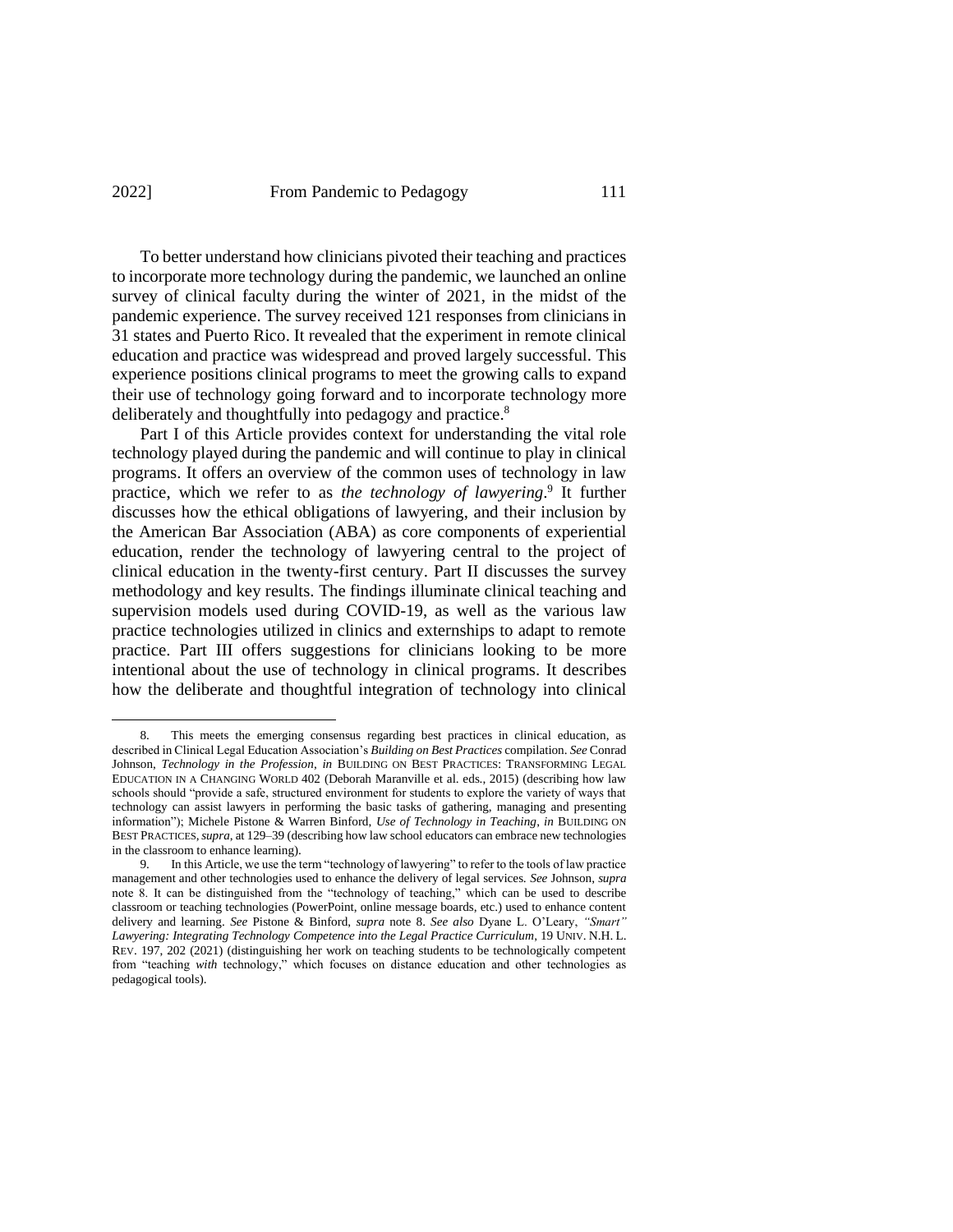# 112 Washington University Journal of Law & Policy [Vol. 68]

programs can support core goals and methodologies of clinical pedagogy and practice. It also discusses how clinic infrastructure can support the use of such technology. The Article concludes by urging clinicians to build on the current momentum to embrace the technology of lawyering as an indispensable component of clinical pedagogy and practice.

# I. LOCATING TECHNOLOGICAL COMPETENCE WITHIN CLINICAL EDUCATION

To contextualize the results of our survey and subsequent recommendations, this Article begins by situating technological competence as a core learning objective within the clinical education framework. The technology of lawyering has seeped into every aspect of the legal field into which law graduates are entering. As new technologies have been employed in the practice of law, ethical standards for lawyers have evolved to mandate technological competence. Clinical programs, tasked with introducing students to the realities of practice, are already required to address this technical revolution.

## *A. The Technology of Lawyering*

Technology is not new to legal practice. Some federal and state codes were computerized as early as 1973, and Westlaw began putting full-text legal information on computers in 1978.<sup>10</sup> WordPerfect, Lotus, Windows, and the PC came online in the early and mid-1980s.<sup>11</sup> By the late 1980s, an increasing amount of legal content was accessible via CD-ROM, and by the mid-1990s, 87% of solo and small-firm lawyers used personal computers

<sup>10.</sup> Robert Ambrogi, *A Chronology of Legal Technology, 1842- 1995*, LAWSITES (Feb. 14, 2010), https://www.lawsitesblog.com/2010/02/chronology-of-legal-technology-1842.html [https:// perma.cc/EH3N-8HZ5]; *see also* Ronald W. Staudt & Andrew P. Medeiros, *Access to Justice and Technology Clinics: A 4% Solution*, 88 CHI.-KENT L. REV. 695, 700–02 (2013) (describing "relentless march of technological change and invention" that has impacted the practice since the 1970s); Rogelio Lasso, *From the Paper Chase to the Digital Chase: Technology and the Challenge of 21st Century Law Students*, 43 SANTA CLARA L. REV. 1, 4–12 (2002) (describing two major revolutions in communication over the past five hundred years: first, the transition from oral to text-based communication; and since the advent of the computer, the evolution from a "print-text to a hypertext society," involving electronic forms of text that allow interaction).

<sup>11.</sup> Ambrogi, *supra* note 10.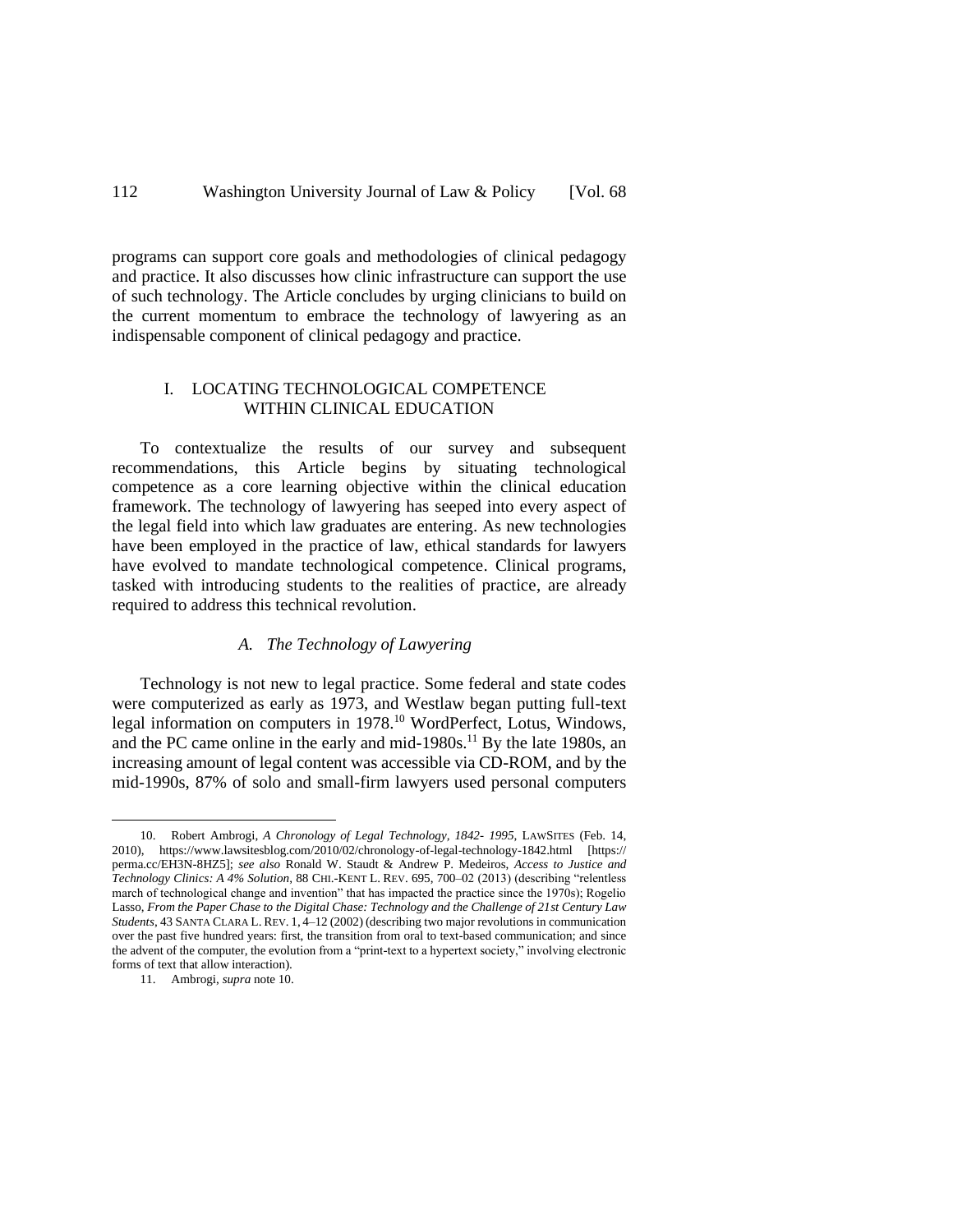and 23% used email.<sup>12</sup> Over the past twenty years, the use of technology in legal practice has exploded into what we refer to as "*the technology of lawyering*."

Lawyers today leverage various technologies to serve clients more efficiently, improve law practice management, and enhance the reach and  $accessibility$  of legal services.<sup>13</sup> For example, many if not most law firms now rely on remote computing access, law practice management systems, document storage and collaboration tools, e-mail and messaging apps, and videoconferencing. <sup>14</sup> In addition, many law firms use document automation to convert templatized documents into personalized legal instruments at low cost, such as leases, trusts, wills, and business contracts.<sup>15</sup> Legal services organizations use chat-bots and guided interviews to assist self-represented litigants in finding resources. <sup>16</sup> Litigators employ a number of tools in prelitigation, like e-discovery, and rely in litigation on complex visual and audio technologies to present evidence in an interactive format.<sup>17</sup> Technology is likewise impacting the economics of practice by incorporating artificial intelligence technology to conduct document review, analyze contracts, and conduct legal research, amongst other tasks.<sup>18</sup> The integration of data analytics into law practice also allows courts, firms,

<sup>12.</sup> *Id.* 

<sup>13.</sup> *See generally* MATTHEW S. CORNICK, USING COMPUTERS IN THE LAW OFFICE (8th ed. 2019) (providing detailed guidance on a broad range of law practice technologies).

<sup>14.</sup> *See, e.g.*, Marc Lauritsen & Quinten Steenhuis, *Substantive Legal Software Quality: A Gathering Storm?*, *in* PROC. OF THE SEVENTEENTH INT'L CONF. ON ARTIFICIAL INTELLIGENCE 52–62 (2019) (describing a range of "interactive legal applications") (available at https://dl.acm.org/doi/10.11 45/3322640.3326706).

<sup>15.</sup> *See, e.g.*, Quinten Steenhuis & David Colarusso, *Digital Curb Cuts: Towards an Inclusive Open Forms Ecosystem*, AKRON L. REV. (forthcoming) (describing online automated legal service providers like LegalZoom, HelloDivorce, and Upsolve).

<sup>16.</sup> Rondald W. Staudt, *Technology for Justice Customers: Bridging the Digital Divide Facing Self-Represented Litigants*, 5 U. MD. L.J. OF RACE, RELIGION, GENDER & CLASS 71 (2005) (discussing the creation of A2J Author software for self-represented litigants funded by the Legal Services Corporation's Technology Initiative Grant).

<sup>17.</sup> Jana Friedman & T. Ray Guy, *Litigation Post-Pandemic: The View from Corporate Legal Departments*, 94 THE ADVOCATE 17 (2021).

<sup>18.</sup> Lauri Donahue, *A Primer on Using Artificial Intelligence in the Legal Profession*, JOLT DIGEST (Jan. 3, 2018), https://jolt.law.harvard.edu/digest/a-primer-on-using-artificial-intelligence-inthe-legal-profession [https://perma.cc/BS5N-M6HF] (explaining how artificial intelligence is being used in the legal profession).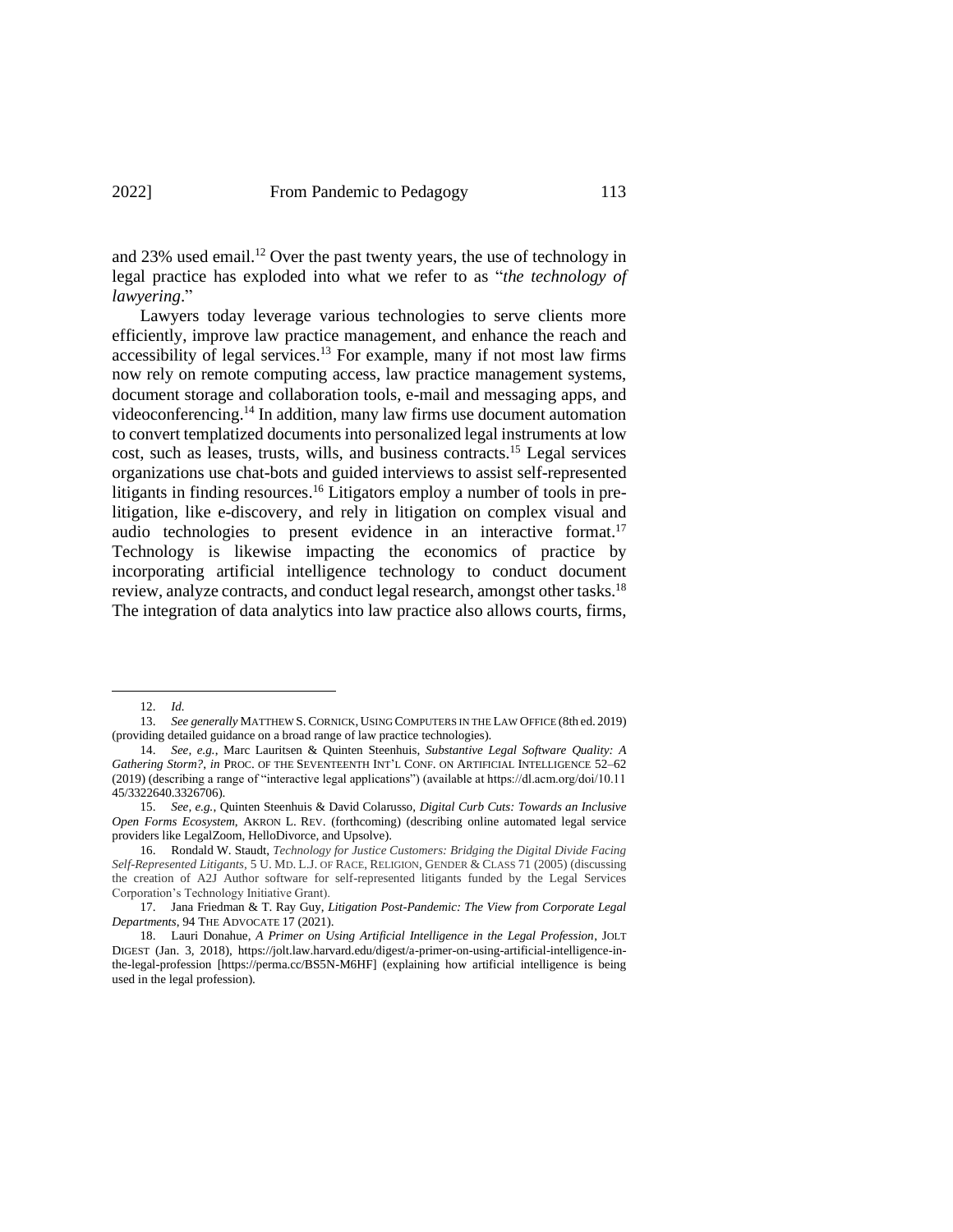and other entities to aggregate individual case information to better understand, track, and analyze legal processes and their impacts.<sup>19</sup>

While the technology of lawyering has been steadily gaining prominence among a segment of lawyers, COVID-19 enabled it to permeate every facet of the legal profession. Lawyers who never considered themselves technologists were forced to rely on a broad range of technologies to maintain operations. Now, as the world haltingly returns to face-to-face interactions, the legal profession is unlikely to completely walk away from these adaptations. The technology of lawyering has gained a larger, permanent foothold in a far broader range of legal settings.<sup>20</sup>

#### *B. Ethical Imperative of Technological Competence*

The impact of technology on the ethical obligations of lawyers is now well established. Since the mid-1980s, the ABA has recognized the growing prominence of technology in the practice of law, helping educate lawyers on how to incorporate new technologies into their law practices while abiding by their ethical duties.<sup>21</sup> In 1999, the ABA issued Formal Opinion 99-413, clarifying the impact of unencrypted email on client confidentiality. <sup>22</sup> In 2009, the ABA created the Commission on Ethics 20/20 to examine and update the Model Rules of Professional Conduct in light of the growing presence of technology in law practice.<sup>23</sup> As a result of this work, the ABA added language to the Model Rules of Professional Conduct in 2012, explaining the need for lawyers to understand technology as a

<sup>19.</sup> *See, e.g.*, LEX MACHINA, https://lexmachina.com/ [https://perma.cc/SQ7B-VYKA]; *see also*  DATA-DRIVEN LAW: DATA ANALYTICS AND THE NEW LEGAL SERVICES 4–6 (Ed Walters ed., 2019).

<sup>20.</sup> Lyle Moran, *Legal Tech CEOs Urge Lawyers to Keep Innovating Beyond the COVID-19 Pandemic*, ABA JOURNAL (Mar. 9, 2021, 5:55 PM), https://www.abajournal.com/news/article/legaltech-ceos-urge-lawyers-to-keep-innovating-beyond-the-covid-19-pandemic [https://perma.cc/KN5M-N9ZZ].

<sup>21.</sup> Christy Burke, *LTO Spotlight: ABA Technology Resource Center (LTRC)*, LEGAL IT PRO. (June 19, 2012), https://www.legalitprofessionals.com/legal-it-columns/4379-lto-spotlight-aba-legaltechnology-resource-center-ltrc [https://perma.cc/5KHS-W48L]. The foundational ABA work on technology was led by the eLawyering Task Force, founded in 2000 to explore ways that lawyers engage with electronic and internet tools in their profession of legal services. *See James I. Keane Award*, AM. BAR ASS'N, https://www.americanbar.org/groups/law\_ practice/awards/keane-award/ (last visited Oct. 23, 2021)*.*

<sup>22.</sup> ABA Comm. on Ethics & Prof. Resp., Formal Op. 99-413 (1999).

<sup>23.</sup> Jamie S. Gorelick et al., *ABA Commission on Ethics 20/20: Introduction and Overview*, LEGAL ETHICS F. (2012), https://www.legalethicsforum.com/files/20120508\_ethics\_20\_20\_final\_hod\_ introdution\_and\_overview\_report.pdf. [https://perma.cc/SKR8-5S2U].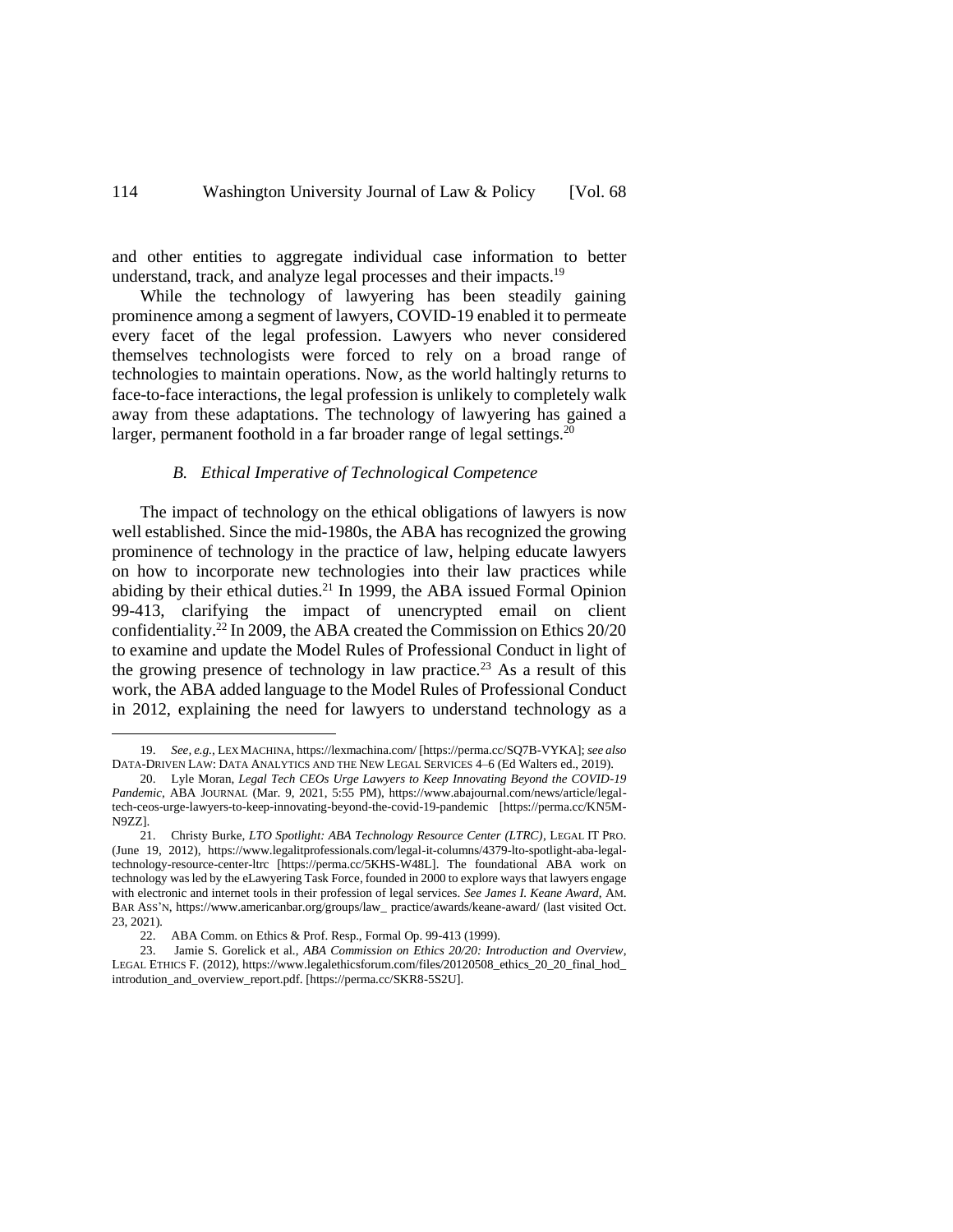matter of competence. Comment 8 to Rule 1.1 of the ABA Model Rules of Professional Conduct addressing lawyer competence now states:

> To maintain the requisite knowledge and skill, a lawyer should keep abreast of changes in the law and its practice, *including the benefits and risks associated with relevant technology*, engage in continuing study and education and comply with all continuing legal education requirements to which the lawyer is subject. $24$

As of March 2021, thirty-eight states had adopted this or similar technological competence language.<sup>25</sup>

ABA Model Rule 1.6(c) on confidentiality was also modified to state that lawyers are responsible to "make reasonable efforts to prevent the inadvertent or unauthorized disclosure of, or unauthorized access to, information relating to the representation of a client."<sup>26</sup> ABA Model Rule 4.4(b) governs the receipt of inadvertently disclosed electronic information.<sup>27</sup> Rule 1.4, which governs the lawyer's duty to communicate with the client, was clarified to include the obligation to respond to all forms of client communication, including electronic communication.<sup>28</sup> In 2017, the ABA issued Formal Opinion 477R, providing guidance to lawyers on the transmission of information over the internet.<sup>29</sup> Today, the ABA Law Practice Division maintains the online Legal Technology Resource Center,

<sup>24.</sup> MODEL RULES OF PROF. CONDUCT r. 1.1 cmt. 8 (ABA 2021) (emphasis added).

<sup>25.</sup> For a list of states that have adopted technological competence language similar to Rule 1.1, Comment 8, see AM. BAR ASS'N, https://www.americanbar.org/content/dam/aba/administrative/ professional\_responsibility/mrpc1-1-comment-8.pdf (last visited Jan. 11, 2021).

<sup>26.</sup> MODEL RULES OF PROF. CONDUCT r. 1.6(c) (ABA 2021).

<sup>27.</sup> MODEL RULES OF PROF. CONDUCT r. 4.4(b) (ABA 2021) ("A lawyer who receives a document or electronically stored information relating to the representation of the lawyer's client and knows or reasonably should know that the document or electronically stored information was inadvertently sent shall promptly notify the sender.").

<sup>28.</sup> ELLEN J. BENNETT & HELEN W. GUNNARSSON, ANNOTATED MODEL RULES OF PROFESSIONAL CONDUCT 59 (9th ed. 2019) (citing THE AMERICAN BAR ASSOCIATION, A LEGISLATIVE HISTORY 76–78 (Arthur Garwin ed., 2013)) (describing the evolution of the duty to keep clients informed). Other ABA Model Rules of Professional Conduct are also implicated by technology. *See, e.g.*, MODEL RULES OF PROF. CONDUCT r. 1.18 (ABA 2021) (governing the duty to online solicitations from prospective clients); MODEL RULES OF PROF. CONDUCT r. 5.1 (ABA 2021) (governing the responsibilities of supervisory lawyers to ensure technological competence of those they supervise).

<sup>29.</sup> ABA Comm. on Ethics & Prof. Resp., Formal Op. 477R (2017).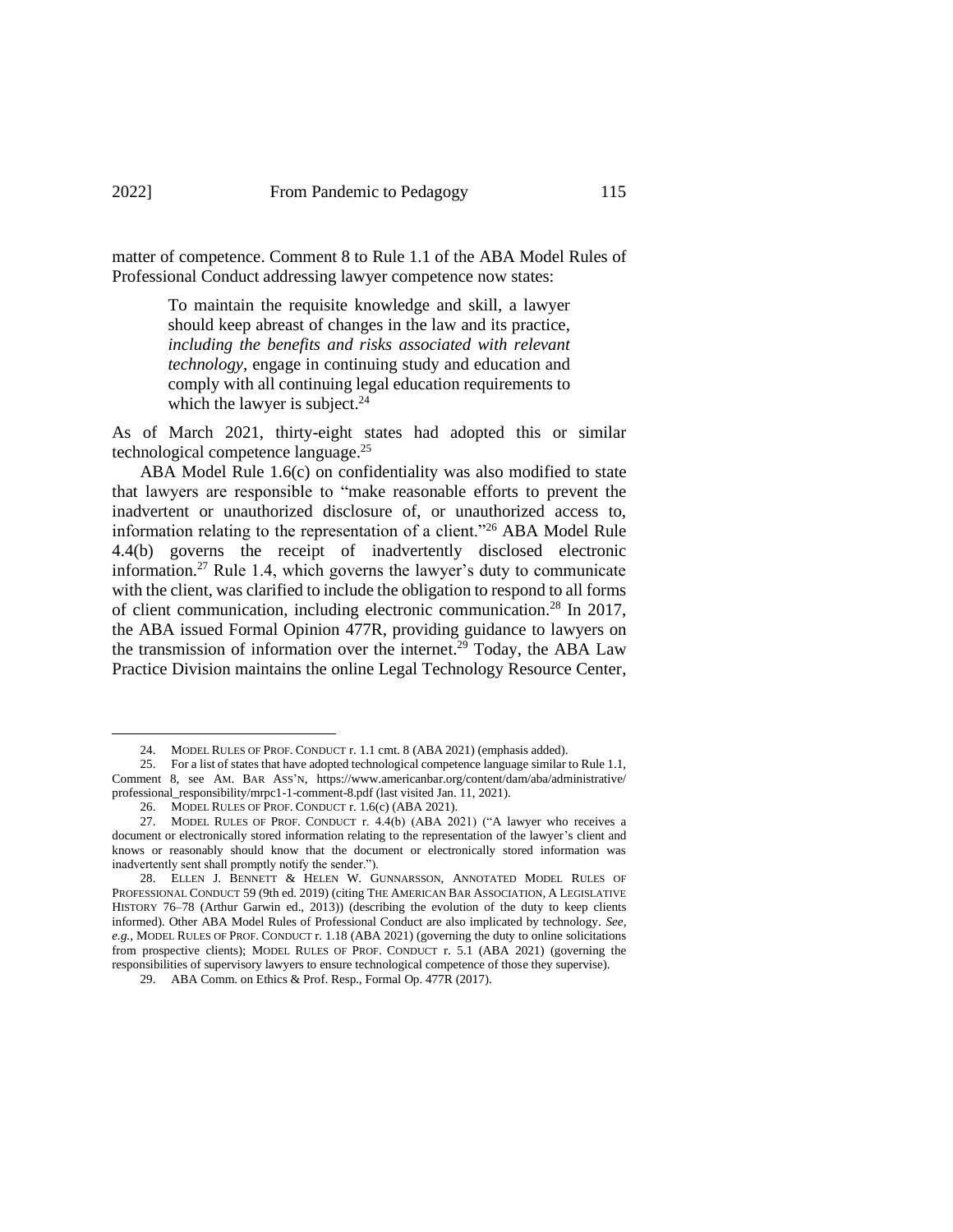which offers a wealth of resources to assist lawyers in engaging with technology in practice. 30

<span id="page-8-0"></span>A few states have gone beyond the adoption of the ABA model rules and comments on technology to require continuing legal education on aspects of legal technology.<sup>31</sup> In addition, there are state bar-supported initiatives and nonprofit organizations that provide lawyers with law practice management and technology support.<sup>32</sup> Lawyers who handle personally identifiable information (PII), or personal health information (PHI), may have obligations to safeguard information under federal and state laws designed to protect personal information.<sup>33</sup> Technological literacy has become vital in a post-COVID legal world.

<sup>30.</sup> *See Legal Technology Resource Center*, AM. BAR ASS'N, https://www.americanbar.org/ groups/departments\_offices/legal\_technology\_resources/ (last visited Oct. 23, 2021).

<sup>31.</sup> For example, in 2016, Florida was the first to institute three hours of continuing legal education in "approved technology programs" every three years. *See* Robert Ambrogi, *Florida Becomes First State to Mandate Tech CLE*, LAWSITES (Oct. 3, 2016), https://www.lawsitesblog.com/2016/10/florida-becomes-first-state-mandate-tech-cle.html [https://perma.cc/59M8-HV58]. Also in North Carolina, lawyers must complete one unit of technology training per year. Robert Ambrogi, *North Carolina Becomes Second State to Mandate Technology Training for Lawyers*, LAWSITES (Dec. 5, 2018), https://www.lawsitesblog.com/2018/12/northcarolina-becomes-second-state-mandate-technology-training-lawyers.html [https://perma.cc/KS6H-

DNRK].<br>32. 32. A number of state bar associations also have resources to help lawyers with technology through their continuing legal education programs, online resources, and discount pricing. For example, the Florida Bar Association tested a Tech Support Helpline to assist lawyers that cannot afford I.T. staff with routine I.T. issues. *The Florida Bar Tech Support Helpline (BETA)*, LEGAL FUEL (May 20, 2021), https://www.legalfuel.com/the-florida-bar-tech-support-helpline-beta/ (last visited Oct. 23, 2021). In Massachusetts, the Law Office Management Assistance Program (LOMAP) offers guidance to Massachusetts lawyers on law practice technology, and is supported by IOLTA funds. *See* MASS. LOMAP, https://www.masslomap.org/ [https://perma.cc/5ACT-PQ94].

<sup>33.</sup> *See Summary of the HIPAA Security Rule*, U.S. DEP'T. OF HEALTH & HUM. SERVICES, https://www.hhs.gov/hipaa/for-professionals/security/laws-regulations/index.html

<sup>[</sup>https://perma.cc/HZE5-LWLT]; *see also* Brittany Stringfellow Otey, *Millennials, Technology, and Professional Responsibility: Training a New Generation in Technological Professionalism*, 37 J. LEGAL PROF. 199, 221**–**22 (2013) (reviewing state bar opinions and state privacy laws implicating law practice technology); TEX. HEALTH & SAFETY CODE ANN. § 181.001 (West 2012).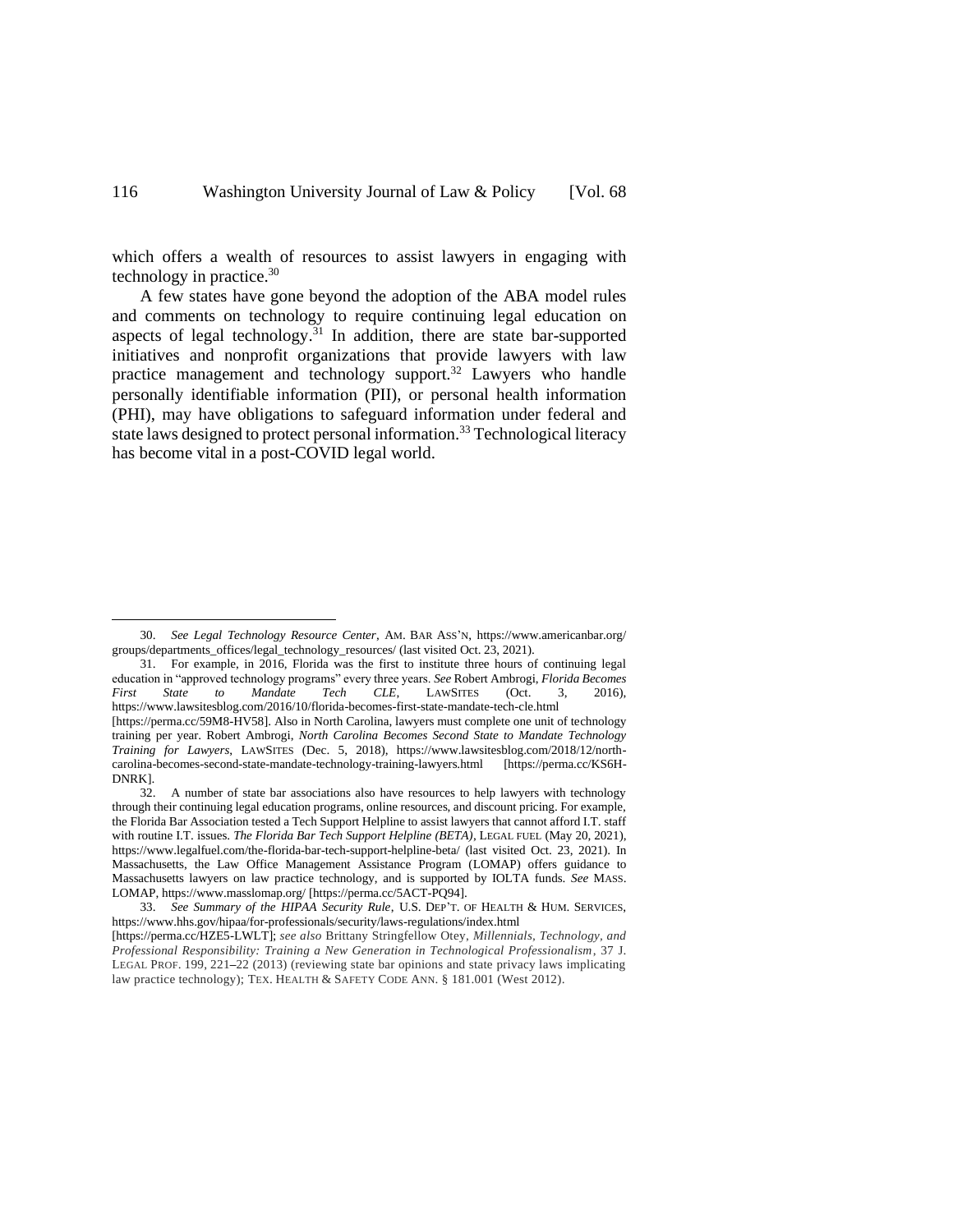# <span id="page-9-0"></span>*C. Technological Competence within the Clinical Curriculum*

For several decades now, law schools have faced increased pressure to prepare students for twenty-first century law practice.<sup>34</sup> One thread of literature on the topic trumpets the deployment of technology as a pedagogical tool in law school classrooms via interactive polling, dynamic slide presentations, blended and flipped classrooms, and other teaching innovations. <sup>35</sup> Other scholars have gone further, arguing that teaching law students technical skills and knowledge is fundamental to the law school curriculum.<sup>36</sup> In addition to ethical and data privacy obligations that require technological competency, the argument in favor of teaching legal technology is that the marketplace of the future will require attorneys who can translate between business, technology, and the law. <sup>37</sup> Technological

<sup>34.</sup> *See, e.g.*, Richard S. Granat & Stephanie Kimbro, *The Teaching of Law Practice Management and Technology in Law Schools: A New Paradigm*, 88 CHI.-KENT L. REV. 757 (2013) (arguing that current labor market conditions require graduates to understand law practice management and technology); Anthony Volini, *A Perspective on Technology Education for Law Students*, 36 SANTA CLARA HIGH TECH. L.J. 33 (2020) (arguing that law schools should teach "tech fluency" to law students); Oliver R. Goodenough, *Developing an E-Curriculum: Reflections on the Future of Legal Education and on the Importance of Digital Expertise*, 88 CHI.-KENT L. REV. 845 (2013) (urging more recognition and integration of "e-lawyering" in legal education); O'Leary, *supra* note 9, at 207–15 (explaining how and why law students need technological competence to stay competitive in a changing legal market).

<sup>35.</sup> *See, e.g.*, Hugh Gibbons, *Electronic Technology Provides a New Methodology for Teaching and Testing*, 52 J. LEGAL EDUC. 145 (2002) (describing "conversational interaction" using technology for peer instruction); Kristin B. Gerdy et al., *Expanding Our Classroom Walls: Enhancing Teaching and Learning through Technology*, 11 LEGAL WRITING: J. LEGAL WRITING INST. 263 (2005) (applying learning theory to integration of technology in the legal writing curriculum); Lasso, *supra* note 10 (examining strategies for law schools to use teaching technologies to meet the needs of twenty-first century student-centered learning); Peter Alldridge & Ann Mumford, *Gazing into the Future Through a VDU: Communications, Information Technology, and the Law Teaching*, 25 J.L. & SOC'Y 116 (1998) (arguing that technology has changed the way students communicate and learn).

<sup>36.</sup> *See* Johnson, *supra* note 8; Michele Pistone, *Law Schools and Technology: Where We Are and Where We Are Heading*, 65 J. LEGAL EDUC. 586 (2015) (discussing what is propelling law schools to incorporate more technology and offering an overview of prominent learning technologies).

<sup>37.</sup> *See* Volini, *supra* note 34, at 38; Simon Canick, *Infusing Technology Skills into the Law School Curriculum*, 42 CAP. UNIV. L. REV. 663, 666–67 (2014) (recognizing that even tech-savvy students lack skills in utilizing technology in legal practice, that many firms don't train lawyers in technology, and that enhanced technology skills for practice can help improve job prospects of law graduates); *see also* RICHARD E. SUSSKIND, THE END OF LAWYERS?: RETHINKING THE NATURE OF LEGAL SERVICES (2008) (arguing that lawyers will need to compete with disruptive technology that is transforming legal services into a commoditized product); Johnson, *supra* note 8, at 405–06 (citing employability as justification for teaching law practice technology in law schools).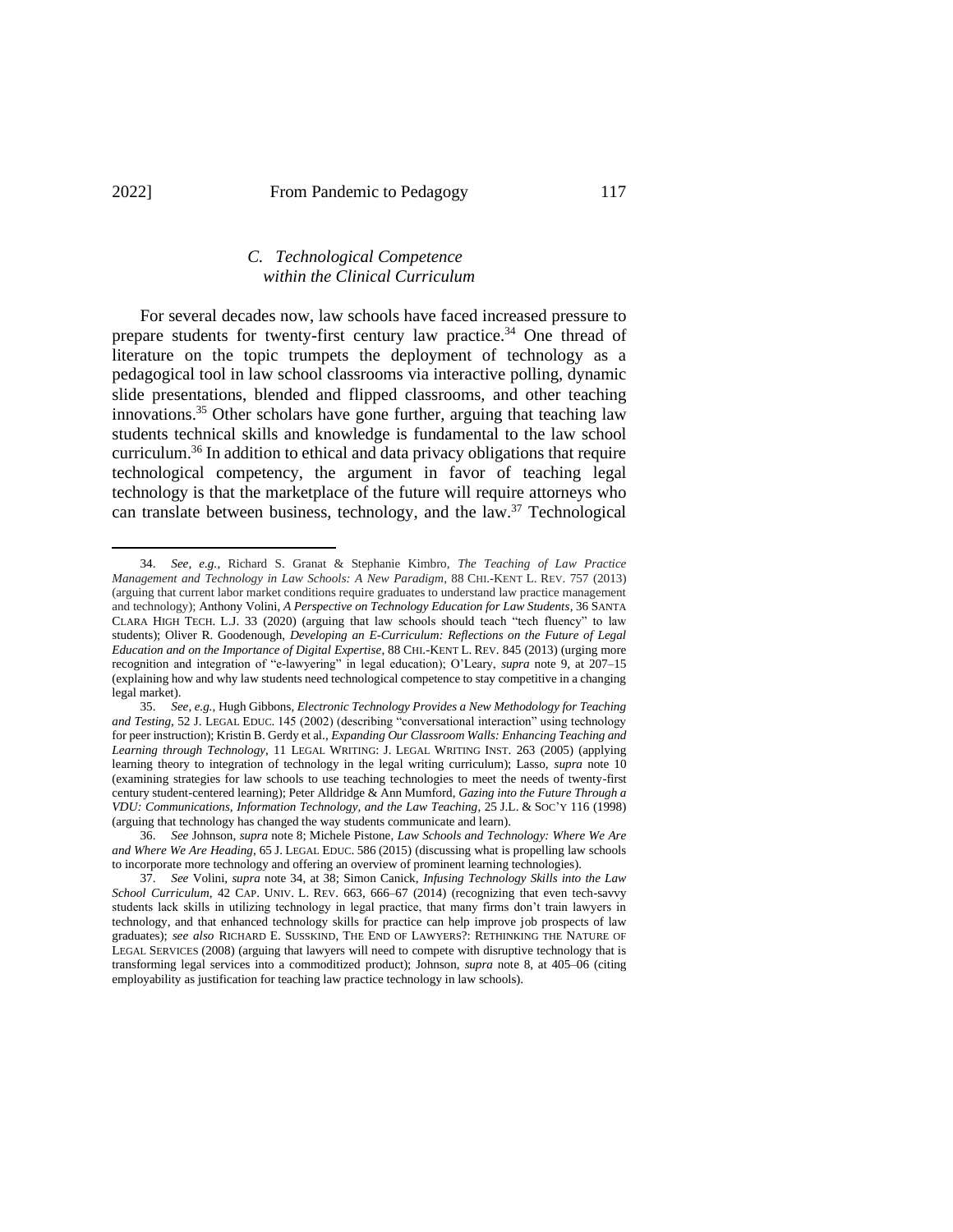<span id="page-10-0"></span>know-how is increasingly a seminal element of law student marketability and relevance.<sup>38</sup> Several law school programs have heeded the call, including Duke's Center on Law & Technology, Stanford's CodeX Center for Legal Informatics, and Suffolk Law School's Institute on Legal Innovation and Technology.<sup>39</sup> Legal technologists, academics, and others have developed a range of curricular recommendations and materials designed to help law schools teach technology and prepare students for an evolving legal practice.<sup>40</sup>

An important strand in this movement links teaching technological competence and experiential education.<sup>41</sup> Early pioneers in this movement include Conrad Johnson and Brian Donnelly of Columbia Law School's Digital Age Clinic, which allows students to develop technology solutions for public interest organizations and courts.<sup>42</sup> Legal technology and accessto-justice clinics, as well as experiential courses at law schools that focus on technology have since grown in number. <sup>43</sup> Several law schools have

40. *See, e.g.*, OLIVER R. GOODENOUGH & MARC LAURITSEN, EDUCATING THE DIGITAL LAWYER (2012) (collection of essays and resources for educators to teach digital lawyering); Pamela Lysaght & Danielle Istl, *Integrating Technology: Teaching Students to Communicate in Another Medium*, 10 J. LEGAL WRITING INST. 163 (2004) (describing legal writing curriculum that includes teaching students to use technology to communicate).

41. *See generally* BUILDING ON BEST PRACTICES, *supra* note 8 (published by the Clinical Legal Education Association and containing chapters on "Technology in the Profession" and "Use of Technology in Teaching"). *See, e.g.*, Stephen M. Johnson, *Teaching for Tomorrow: Utilizing Technology to Implement the Reforms of* McCrate*,* Carnegie*, and* Best Practices, 92 NEB. L. REV. 46 (2013) (arguing technology should play large role in implementing reforms in legal education, including experiential education); Robert Minarcin, *OK Boomer*–*The Approaching DiZruption of Legal Education by Generation Z*, 39 QUINNIPIAC L. REV. 29, 68–69 (2020) (describing the need for more experiential opportunities and infusion of technology in legal education).

43. *See* Janoski-Haehlen, *supra* note [39,](#page-10-0) at 22, 25–49 (noting that over forty law schools have clinics or legal technology labs that incorporate legal technology into the experience); *see also* Sheldon

<sup>38.</sup> Goodenough, *supra* note 34, at 874–75.

<sup>39.</sup> *See About the Center*, DUKE L. CTR. on L. & TECH., https://law.duke.edu/dclt/ [https://perma.cc/H9PA-K542]; *see also* CODEX: STANFORD CTR. FOR LEGAL INFORMATICS, https://law.stanford.edu/codex-the-stanford-center-for-legal-informatics/ [https://perma.cc/9ZSH-9YVX]; SUFFOLK UNIV. BOSTON, INST. ON LEGAL INNOVATION & TECH., https://sites.suffolk.edu /legaltech/ [https://perma.cc/HK4S-MCP8]; Canick, *supra* not[e 37,](#page-9-0) at 680 (listing leading law schools in teaching technology); Emily Janoski-Haehlen & Sarah Starnes, *The Ghost in the Machine: Artificial Intelligence in Law Schools*, 58 DUQ. L. REV. 3, 21–22 (2020) (survey of law schools and their legal technology curricula).

<sup>42.</sup> *See* Conrad Johnson & Brian Donnelly, *If Only We Knew What We Know*, 88 CHI.-KENT L. REV. 729, 730 (2013). In Columbia's Lawyering in the Digital Age Clinic, students work with non-profit organizations and the judiciary to leverage legal technology to meet clients' needs. *See About the Clinic*, LAWYERING IN THE DIGIT. AGE, http://blogs.law.columbia.edu/ldaclinic/about-the-clinic/ [https://perma.cc/4646-7REU].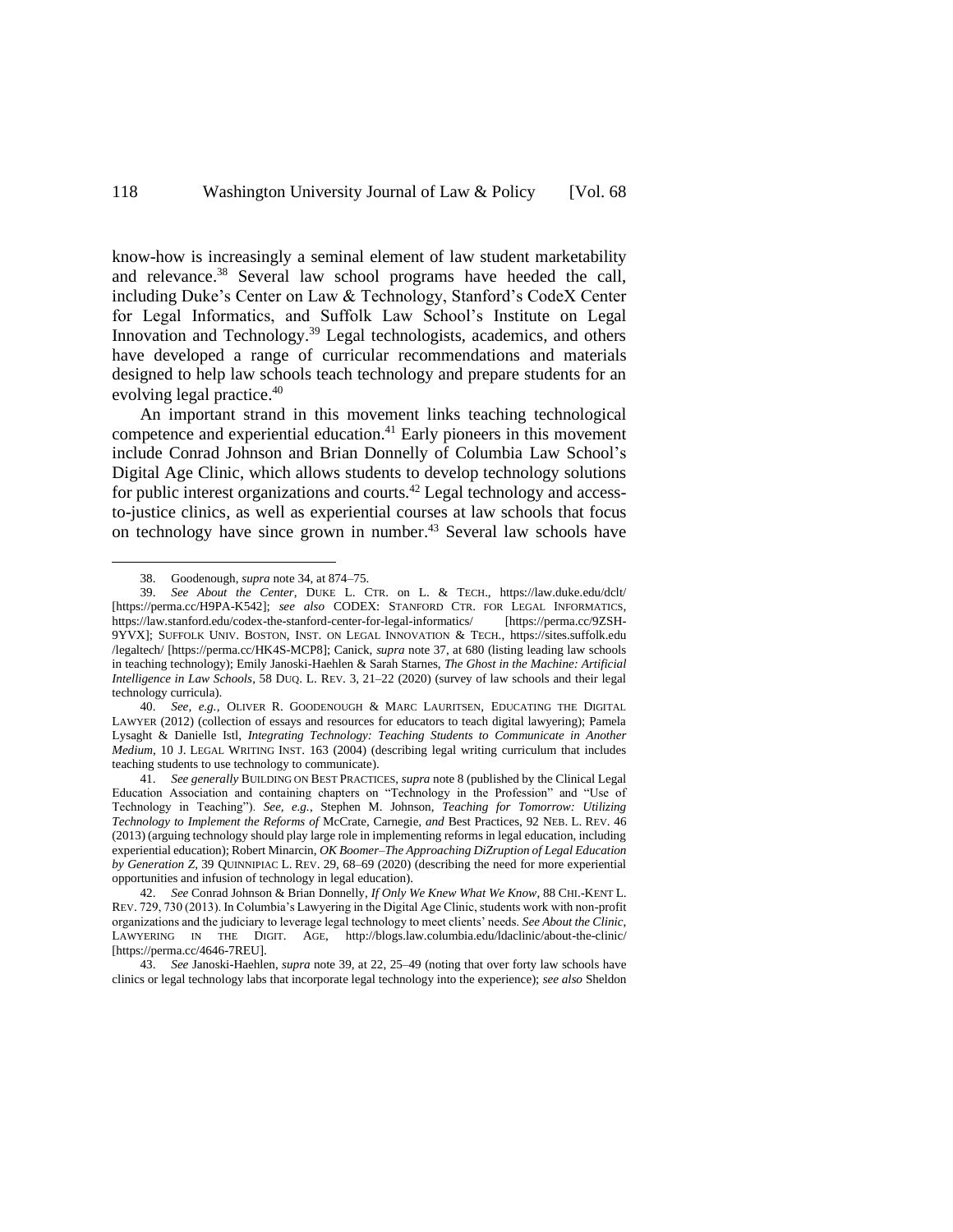<span id="page-11-0"></span>launched clinics in which students develop apps, online materials, host hackathons, and engage with other technology solutions for clients, pro se litigants, public interest organizations, and the courts.<sup>44</sup> In many of these programs, legal technology and/or innovation are the focus or primary methodology of the clinical work.<sup>45</sup> These efforts to teach technology within law schools have been at the vanguard of the legal technology revolution and have laid an important foundation for the instant project. <sup>46</sup> Nevertheless, until this past year, the explicit teaching of technology outside of technology- or innovation-focused clinical programs had been the exception, rather than the norm. $47$  Clinics and externships, which occupy the

46. Some of these legal technology clinics have also helped to spread the adoption of technology into other clinics. For example, after Suffolk's Legal Innovation and Technology (LIT) Lab launched, Suffolk's Clinical Programs launched the LIT Fellows program, through which student technologists are embedded in several other Suffolk clinics, taking on legal technology projects designed to serve those clinics' clients.

<span id="page-11-1"></span>Krantz & Michael Millemann, *Legal Education in Transition: Trends and Their Implications*, 94 NEB. L. REV. 1, 21–29 (2015) (describing examples of legal technology clinics).

<sup>44.</sup> There are a growing number of experiential courses that focus on preparing students to leverage technology in the practice of law. For example, Suffolk Law School's Legal Innovation and Technology Lab (LIT Lab) "allows students to work as part of a consultancy and research & development (R&D) shop focused on legal technology and data science work." LEGAL INNOVATION & TECH. LAB, https://suffolklitlab.org/ [https://perma.cc/H5QP-RQSZ]. Chicago-Kent's Justice & Technology Practicum teaches students about the "use of technology in the delivery of legal services to low-income litigants; the process of designing self-help resources at scale; and how emerging technology affects the ethical obligations of lawyers." *Justice and Technology Practicum*, CHI.-KENT COLLEGE OF L., https://www.kentlaw.iit.edu/courses/law-506-justice-and-technology-practicum [https://perma.cc/2X9M-QXQC]. Northeastern's NuLawLab combines the fields of art, design, and technology to prepare "legal inventors of the future." NULAWLAB, https://www.nulawlab.org/ [https://perma.cc/4AZE-44TW].

<sup>45.</sup> *See, e.g.*, NULAWLAB, *supra* not[e 44;](#page-11-0) LEGAL INNOVATION & TECH. LAB, *supra* note 44. Other clinical programs that focus on innovation and technology operate in the space of intellectual property. *See* Cynthia L. Dahl & Victoria F. Phillips, *Innovation and Tradition: A Survey of Intellectual Property and Technology Legal Clinics*, 25 CLINICAL L. REV. 95, 137 (2018) (describing how several intellectual property clinics engage in technology and innovation work).

<sup>47.</sup> *See* Johnson, *supra* note 8, at 400–01 (describing how legal education, including clinical education, has lagged in "providing students with the structure and perspective they need to practice competently using technology"). *See also* Robert R. Kuehn, Margaret Reuter & David A. Santacroce, *2019-20 Survey of Applied Legal Education*, CTR. FOR THE STUDY OF APPLIED LEGAL EDUC. (CSALE) 6–8 (2020) [hereinafter CSALE] (survey of 1,521 distinct law clinics offered in the 2019-20 academic year revealed 37 clinics with a focus on intellectual property and technology). One program that integrates legal technology is Suffolk's Accelerator to Practice (A2P) Program, in which students learn about and employ law practice technology to serve clients in fee-shifting cases. This practice is designed to prepare students to join or launch small or solo law practices serving average income clients. *See*  Jeffrey J. Pokorak, Ilene Seidman & Gerald M. Slater, *Stop Thinking and Start Doing: Three-Year Accelerator-to-Practice Program as a Market-Based Solution for Legal Education*, 43 WASH. U.J.L. & POL'Y 59 (2014).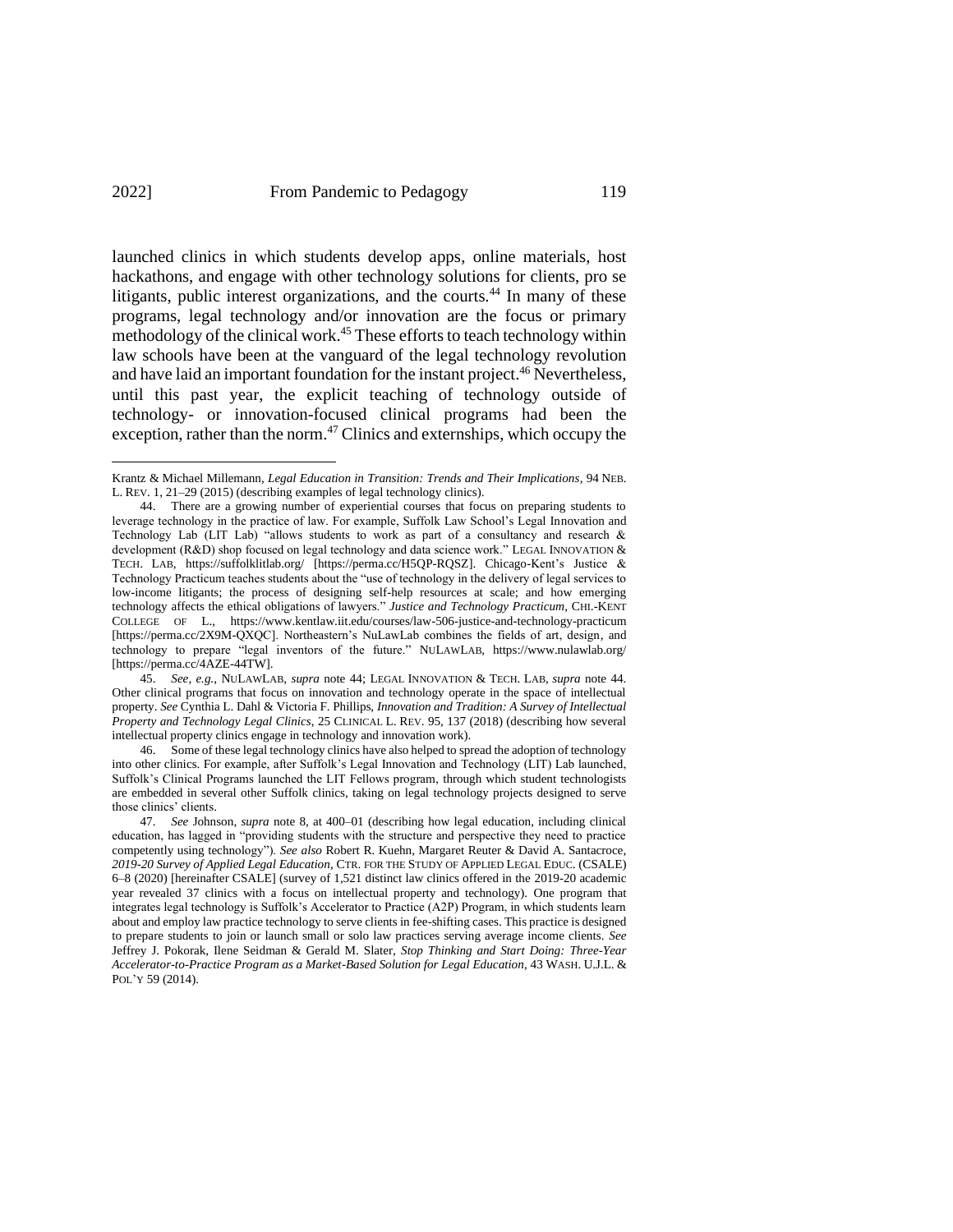nexus between legal education and legal practice, are uniquely situated and indeed compelled—to take on this role more broadly.

The ABA has affirmed the role of clinical programs as indispensable in preparing practice-ready students by requiring all accredited law schools to provide "substantial" clinic and externship opportunities for students, and requiring all students to complete six credit hours of experiential education, defined as law clinics, field placement (or externships), or simulation courses. <sup>48</sup> The ABA went further, explicitly including legal ethics among the few required features of every experiential course.<sup>49</sup> In addition to six units of experiential education, the ABA requires that law schools offer at least a two-credit course in professional responsibility to all students. <sup>50</sup> The ABA's emphasis on legal ethics within the program of legal education, and its incorporation within the experiential standards in particular, suggest that the ethical components of clinical courses—including technological competency—deserve particular attention.<sup>51</sup>

The very project of clinical education lends itself to the task of teaching technology. Clinical programs are premised on the notion that the professional development of lawyers is incomplete without the opportunity for law students to inhabit the role of the lawyer prior to graduation and practice.<sup>52</sup> The experiential curriculum aims to expose students to the realities of law practice while teaching students to be reflective about their

<sup>48.</sup> AM. BAR ASS'N STANDARDS AND RULES OF PROC., *supra* note [4,](#page-2-0) at § 303(a)(3). The other requirement includes a writing course in the first year of instruction and an additional writing experience that is supervised by a faculty member.

<sup>49.</sup> *See* AM. BAR ASS'N STANDARDS AND RULES OF PROC., *supra* note [4,](#page-2-0) at §§ 302, 304. Deborah Rhode noted that "clinics are an especially effective way of teaching legal ethics." Deborah L. Rhode, *Legal Education: Rethinking the Problem, Reimagining the Reforms*, 40 PEPP. L. REV. 437, 457 (2013).

<sup>50.</sup> AM. BAR ASS'N STANDARDS AND RULES OF PROC., *supra* not[e 4,](#page-2-0) at § 303(a).

<sup>51.</sup> *See* Stringfellow Otey, *supra* not[e 33,](#page-8-0) at 224–25 (arguing that technological professionalism must be taught in law school clinics and tracing the imperative from ABA's imperative of technological competence).

<sup>52.</sup> *See* LEGAL EDUCATION AND PROFESSIONAL DEVELOPMENT—AN EDUCATIONAL CONTINUUM, REP. OF THE TASK FORCE ON LAW SCHOOLS AND THE PROFESSION: NARROWING THE GAP 330–34 (1992) (also known as the "MacCrate Report") (recognizing the need for law schools to graduate practice-ready students and recommending law schools provide students with opportunities to perform lawyering tasks prior to graduation). MacCrate's recommendation for more practice-based legal education was later adopted in the ABA's requirement that all law schools require at least six credits of experiential courses. *See* AM. BAR ASS'N STANDARDS AND RULES OF PROC., *supra* note 4, at § 303(a)(3). The ABA distinguishes clinics from simulations and externships by their provision of a "substantial lawyering experience that involves advising or representing one or more *actual clients*." *Id.*  at § 304(c) (emphasis added).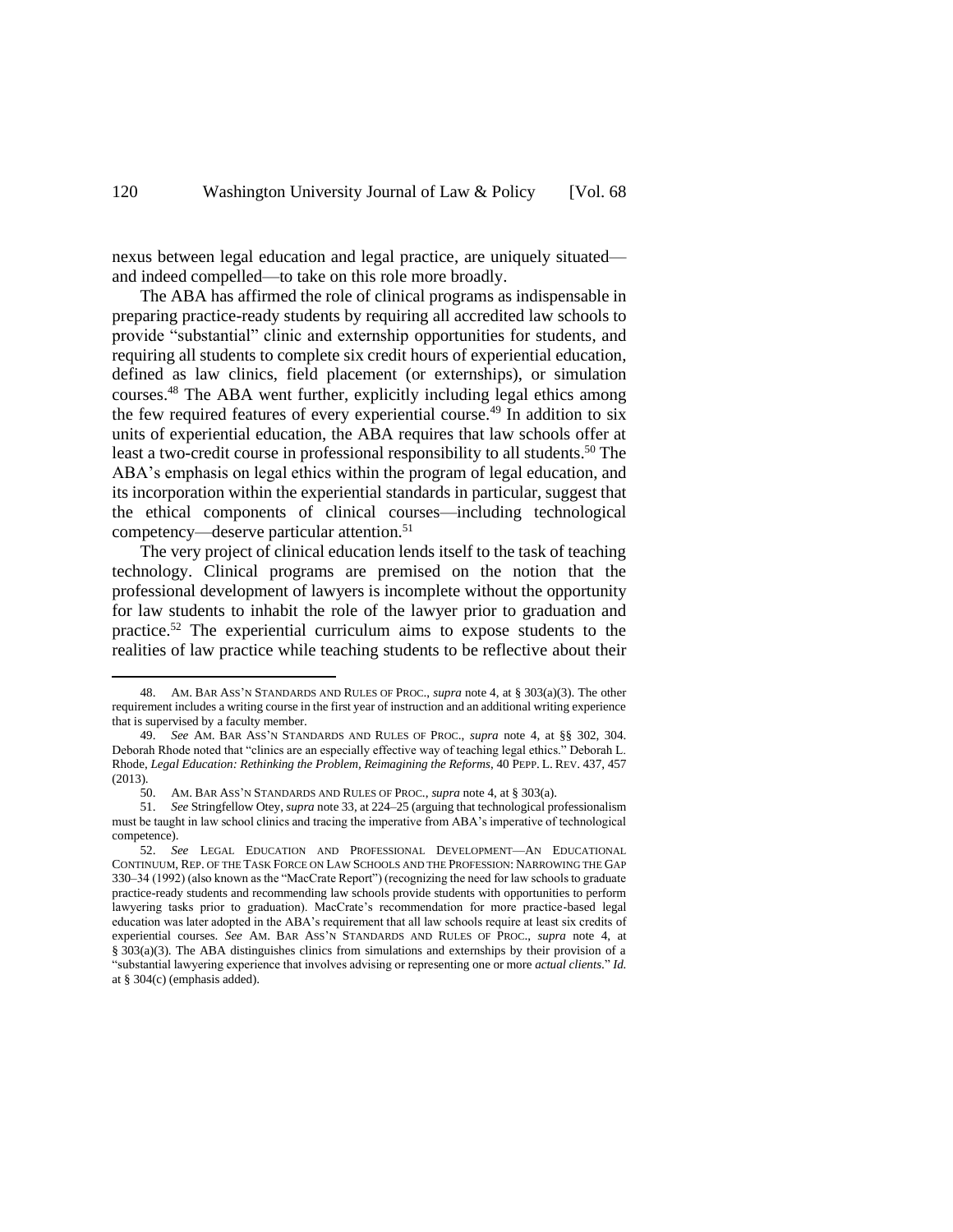## 2022] From Pandemic to Pedagogy 121

work, the experience of their clients, the communities they serve, and their roles in legal systems. By design, clinical pedagogy evolves in response to the changing needs of communities, clients, and the legal profession.<sup>53</sup>

Nevertheless, clinical legal education has not yet broadly embraced its leadership role in teaching the technology of lawyering. COVID-19 demonstrated the promise of clinical programs to emerge as a primary site within law schools for educating students in this area. As the survey data below demonstrate, clinics of all types, whether specializing in eviction defense or criminal defense, corporate transactions or class actions, were neck deep in the technology of practice during COVID-19.

# <span id="page-13-1"></span><span id="page-13-0"></span>II. HOW CLINICIANS LEVERAGED TECHNOLOGY DURING COVID-19

We conducted a survey of clinical law faculty and teaching staff designed to learn how clinical programs and externships utilized technology in their clinical teaching and supervision during COVID-19.<sup>54</sup> It built on the work of the Center for the Study of Applied Legal Education (CSALE) which conducts a biannual comprehensive set of surveys of clinical and externship programs that include limited questions on the use of technology in clinical programs.<sup>55</sup> Our survey focused exclusively on the use of technology in clinical programs during the pandemic, and we draw on CSALE data for comparison. Our survey reveals that clinics made widespread, successful use of law practice technology during the pandemic. It also exposes opportunities for the future development of a technologyinfused clinical pedagogy and practice across legal disciplines.

<sup>53.</sup> This imperative was recognized in the most recent update of Best Practices for Legal Education by the Clinical Legal Education Association. *See* Johnson, *supra* note 8; *see also* Pistone & Binford, *supra* note 8.

<sup>54.</sup> Luz E. Herrera & Sarah R. Boonin, Law School Survey (Feb. 27, 2021) (unpublished survey) [hereinafter General Survey]. The survey instrument and results are on file with the authors. The study was deemed by both institutions to be minimal risk and therefore qualified for an "exempt" Institutional Review Board review pursuant to 45 CFR 46.101. Nevertheless, we worked with our Universities to obtain informed consent from all participants. IRB approvals from both Suffolk University and Texas A&M are on file with the authors.

<sup>55.</sup> *See* CSALE, *supra*, note 47. CSALE's bi-annual surveys of clinical and externship programs have been vital in understanding the trends in clinical education since 2007. The last CSALE master survey was completed by 185 law schools. *See id.*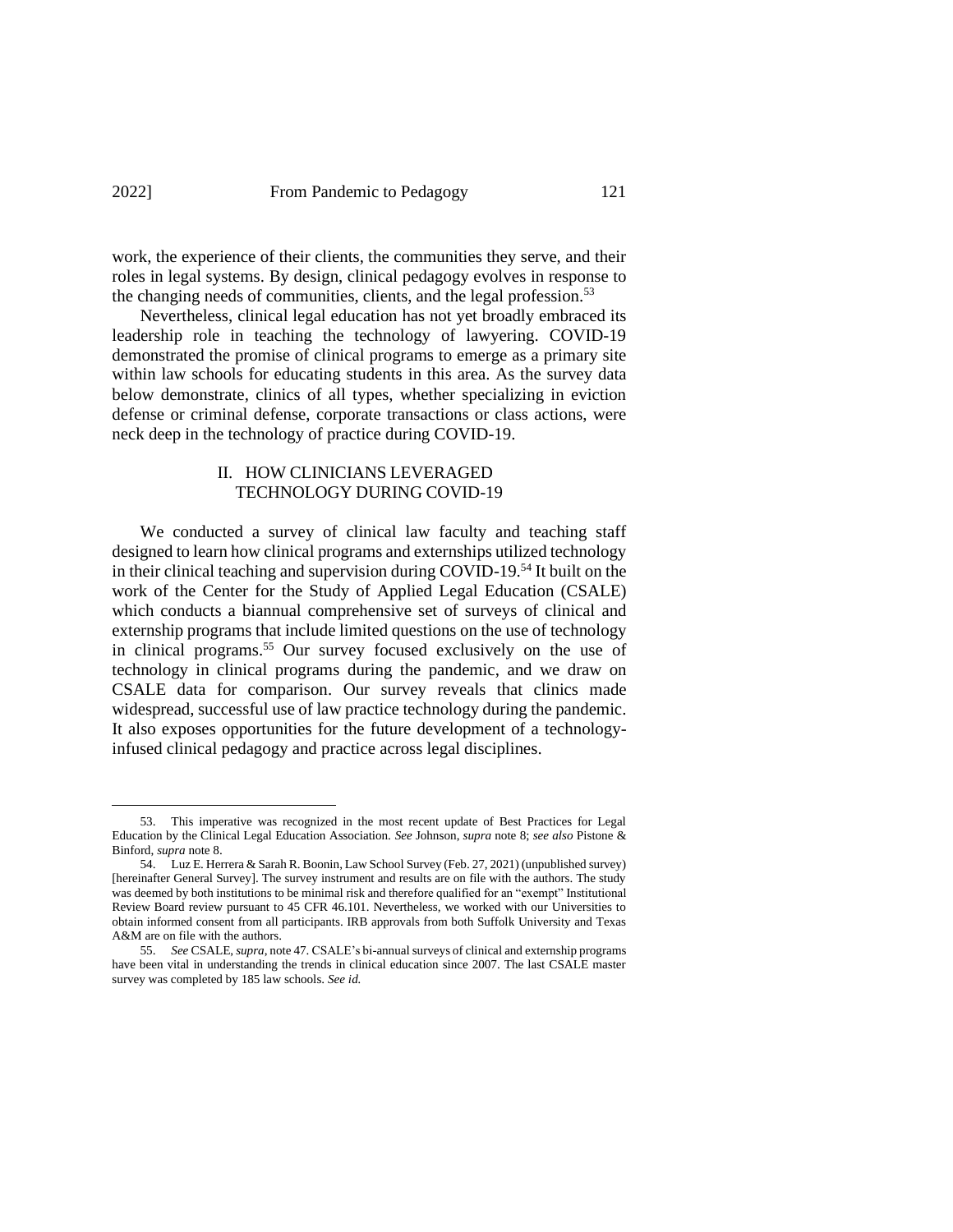#### *A. Survey Methodology*

The survey was administered using Qualtrics and distributed in January 2021 to the Clinical Legal Education Association listserv managed by Washburn University. There were 121 respondents who participated in the survey, representing 32 states and U.S. territories, and 57 public and 57 private universities. <sup>56</sup> Approximately 65% of the respondents indicated that they teach in-house clinics, 2% indicated they teach in community-based clinics, and 27% of respondents indicated they teach an externship course.<sup>57</sup> Most of the remaining respondents taught hybrid clinics (like prosecutors' clinics), practicums, or simulation courses.<sup>58</sup>

Respondents taught clinics and externships in all of the seventeen substantive legal practice areas named in the survey, the most common being criminal defense/post-conviction/prisoner rights clinics (9%); business/transactional/entrepreneurship/community economic development clinics (8%); general civil ligation clinics (8%); health/disability/elder law (7%); civil rights (6%); housing (5%); and appellate advocacy (5%).<sup>59</sup> Approximately 8% of respondents did not identify with any of the options listed and indicated "other," which most commonly included veterans, consumer protection, and employment clinics.<sup>60</sup>

When asked to rate their level of comfort with law practice and teaching technology, approximately 85% of respondents indicated at least some level of comfort.<sup>61</sup> While 44% of these respondents indicated they were

<sup>56.</sup> General Survey, *supra* not[e 54,](#page-13-0) at questions 1–3. Respondents from the same law school are considered to represent independent, non-duplicative responses, as most schools offer several clinics, and often there are variations in terms of how those clinics operate or utilize technology.

<sup>57.</sup> General Survey, *supra* not[e 54,](#page-13-0) at question 4. In designing and distributing the survey, we intentionally included both clinical programs and externship programs. Because some of our survey questions focused on aspects of direct case supervision, which is traditionally not a part of externship supervision, we re-ran the data for those questions including only those respondents who indicated they taught an in-house or community-based clinic. We label those results "Clinic Survey." Unless clarified, the reader can assume the results discussed include the full dataset of both clinics and externships, labeled "General Survey."

<sup>58.</sup> General Survey, *supra* not[e 54,](#page-13-0) at question 5.

<sup>59.</sup> General Survey, *supra* note [54,](#page-13-0) at question 6. The additional practice areas listed in the survey and proportion of respondents who identified with them are: juvenile defense/children's rights (1%), prosecution (3%), immigration (4%), education law (3%), intellectual property (3%), family/domestic violence (4%), environmental law (2%), human rights/international law (1%), legislative advocacy (2%), and tax (3%).

<sup>60.</sup> General Survey, *supra* not[e 54,](#page-13-0) at question 7.

<sup>61.</sup> General Survey, supra not[e 54,](#page-13-0) at question 12.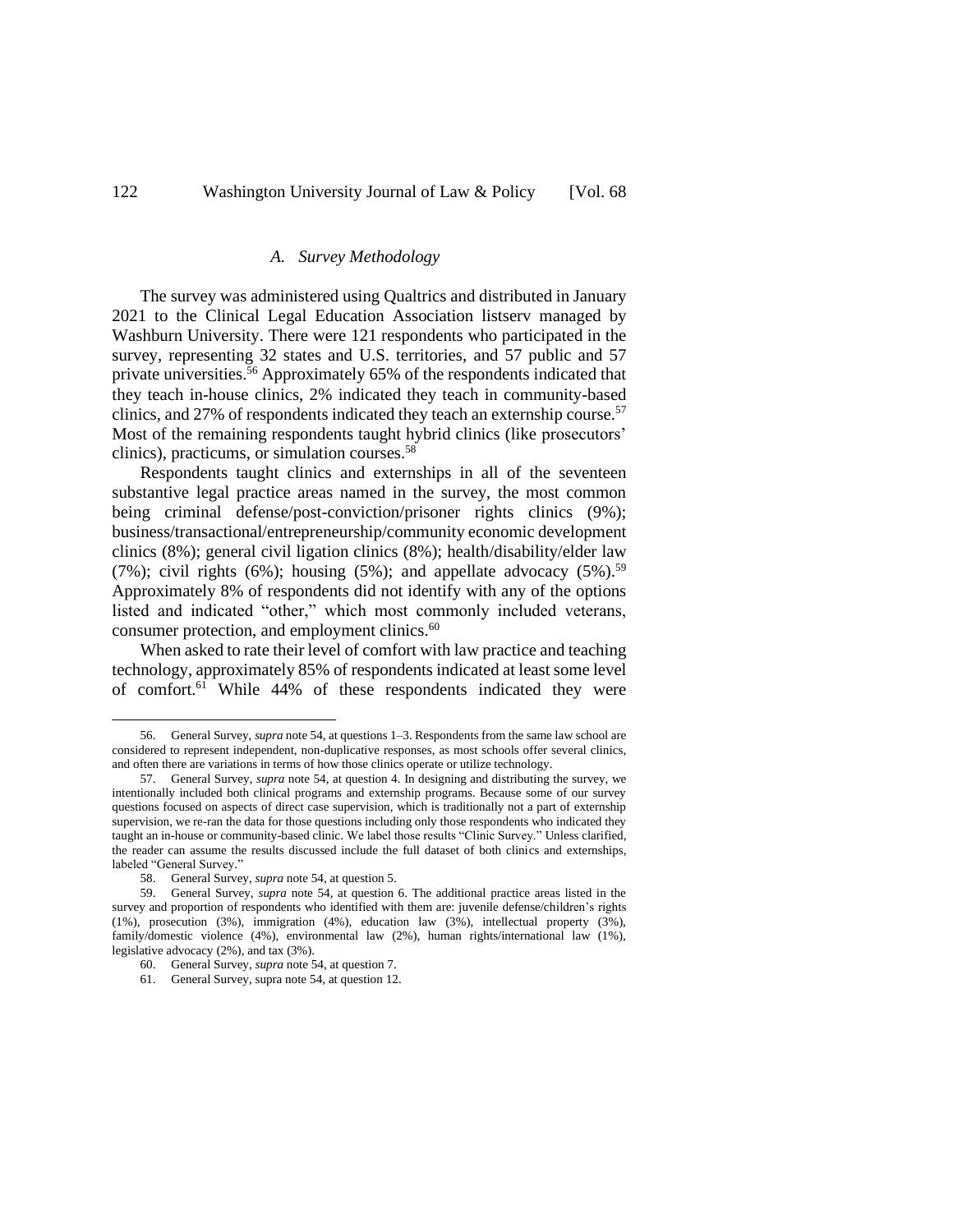"somewhat comfortable" with law practice teaching and technologies, meaning that "with some support, [they] can readily apply new technologies," another 42% responded that they were "very comfortable" with it and "look forward to learning new technologies and applying them."<sup>62</sup> Only 10% of respondents identified as "neutral," defined as "open to new technology and will incorporate it when asked to, but [] do not seek out new technologies." <sup>63</sup> Respondents who described themselves as "somewhat uncomfortable," meaning they "try to avoid new technologies if possible and do not look forward to incorporating them into teaching or practice" were only 5% of our sample. No respondents self-identified as "very uncomfortable" with law practice and teaching technology.<sup>64</sup>

It is possible that these high levels of comfort with technology reflect a bias in our online survey methodology, which may have encouraged participation by those most comfortable with technology. Nevertheless, the results suggest that a sizable number of clinical faculty leaned into the use of technology during the pandemic.

### *B. The Clinical Seminar*

Clinical seminars are the site of substantive legal education, skillsbuilding, case rounds, discussions of justice and injustice, and significant reflection. <sup>65</sup> They tend to have smaller class sizes and play an important role in fostering collaboration and trust among clinical students. The survey sought to understand in what format clinicians were teaching their seminars during COVID-19.<sup>66</sup> Survey results suggest that during the 2020-21 school year, clinical seminars shifted from in-person to predominantly online, synchronous formats. Almost three-fourths of 108 respondents indicated that they taught their seminars *fully* online and synchronously in the fall of 2020.<sup>67</sup> In contrast, only 5% of respondents taught their seminars in a fully

<sup>62.</sup> General Survey, *supra* note 54, question 12. We rounded each of these numbers to the nearest whole number, which is why they do not add up perfectly.

<sup>63.</sup> *See id.*

<sup>64.</sup> *Id.*

<sup>65.</sup> *See generally* DEBORAH EPSTEIN ET AL., THE CLINIC SEMINAR (2014).

<sup>66.</sup> This data is not captured by CSALE, which is understandable given that, prior to COVID-19, the use of remote teaching for clinical seminars was not widespread.

<sup>67.</sup> General Survey, *supra* note [54,](#page-13-0) at questions 8–9. Synchronous online teaching is used to describe students and teachers online at the same time for "live"—although remote—instruction.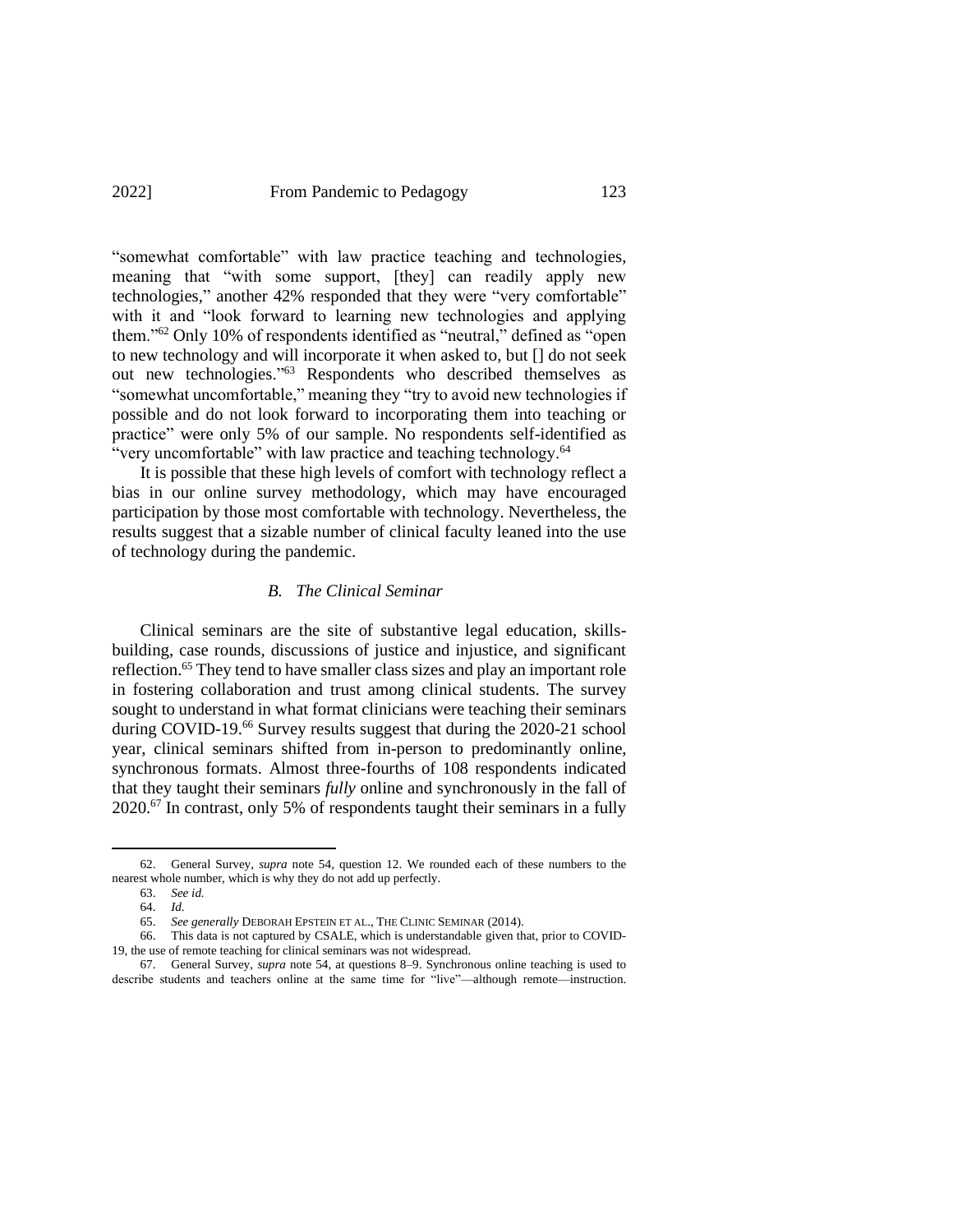in-person format during the fall of 2020.<sup>68</sup> Approximately 19% taught their seminars in a hybrid format.<sup>69</sup> Of that hybrid group, 12% indicated that their seminars contained both in-person and remote classes, while 7% involved some students learning in person while other students learned remotely.<sup>70</sup> Only 2% of respondents, all of whom described themselves as teaching externships, utilized mostly or exclusively asynchronous online instruction for seminar.<sup>71</sup> No in-house clinical seminars utilized mostly or exclusively asynchronous teaching. These teaching models remained fairly stable for the spring of  $2021$ .<sup>72</sup> Nearly three quarters (74%) of respondents indicated that they used Zoom to teach their seminars. <sup>73</sup> The second most popular remote teaching software were Panopto (11% of respondents) and Microsoft Teams (10% of respondents).<sup>74</sup>

Survey results suggest that clinicians were not unhappy with their online seminars. A plurality of respondents, 48%, indicated that they were "neutral" about the impact of teaching technology (like Zoom) on their seminar teaching, meaning they could point to as many positives as negatives.<sup>75</sup> Another 30% stated that their seminars were "somewhat enhanced" by technology, with the technology providing more benefits than obstacles; and an additional 6% found their seminars were "significantly enhanced" by the use of technology.<sup>76</sup> Far fewer respondents, only 16%, indicated that technology was more of a challenge than a benefit to their seminar teaching, and only 1 of 101 respondents to this question stated that technology posed a "significant challenge" to teaching their seminar.<sup>77</sup>

Asynchronous online teaching involves recorded or self-guided content that a student can access on their own time.

<sup>68.</sup> *Id.* at question 8.

<sup>69.</sup> *See id.*

<sup>70.</sup> *See id.*

<sup>71.</sup> *Id.* at questions 8–9.

<sup>72.</sup> *Id.* at question 18. A slightly smaller portion of respondents, 69%, indicated that they expected to teach a fully online synchronous seminar. The percentage of those who indicated some hybrid instruction rose slightly to 22%. The percent teaching their seminar in-person (5%) and those teaching mostly asynchronously online (2%) remained stable.

<sup>73.</sup> *Id.* at question 24.

<sup>74.</sup> Other software utilized by respondents in teaching their seminars included Go-To-Meeting, Cisco WebEx, FaceTime, Google Meets/Google Hangouts, WhatsApp, and Blackboard Collaborative ultra. *Id.* at question 24.

<sup>75.</sup> *Id.* at question 39.

<sup>76.</sup> *See id.*

<sup>77.</sup> *See id.*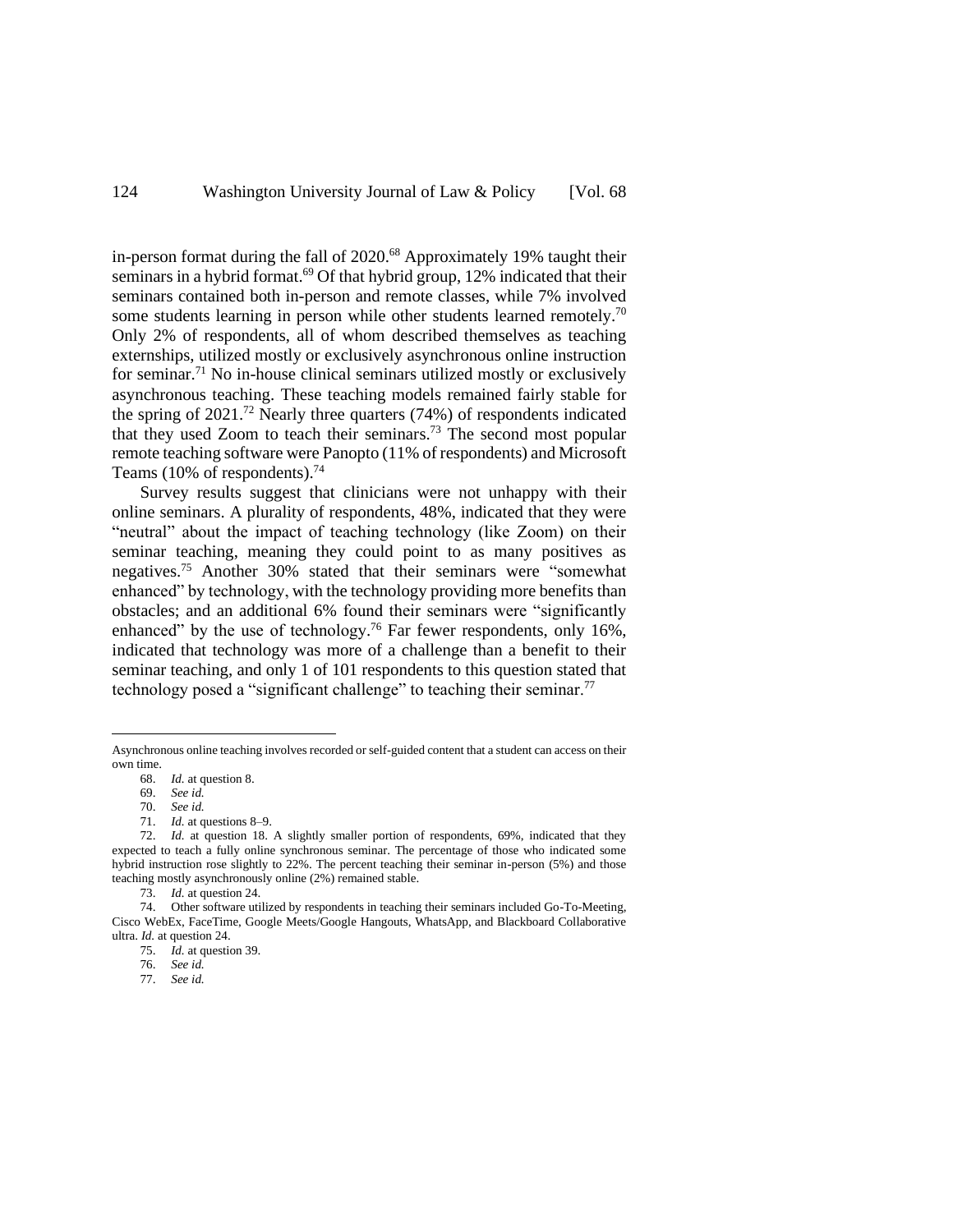#### *C. Clinical Supervision & Law Practice Technology*

Clinical supervision includes supervised legal practice, as well as tailored instruction and guided reflection supporting that work. Our survey asked several questions about the format of, and tools used by clinicians to conduct, student-led client representation and supervision during COVID-19. 78

#### 1. Remote versus Live Clinical Practice and Supervision

As compared to the clinical seminar, which shifted overwhelmingly to a fully remote format,<sup>79</sup> clinical practice and supervision was more likely to occur using *hybrid* models. When looking at clinics only,<sup>80</sup> the supervision model during the fall of 2020 was nearly evenly split between fully remote and hybrid supervision. Forty-six percent of clinic supervisors conducted clinical case work and supervision using a fully remote model in the fall, while 47% conducted casework and supervision using a hybrid model involving some in-person and remote supervision. <sup>81</sup> Only 5% conducted fully live practice and supervision.<sup>82</sup>

<span id="page-17-0"></span>In the spring of 2021, these patterns of supervision skewed slightly more toward fully remote practice and supervision, when 49% of clinic respondents indicated that they expected to conduct casework and supervision in a fully remote format.<sup>83</sup> Thirty-eight percent of respondents anticipated a hybrid model (26% of those respondents expected to supervise mostly remotely with limited live interactions and 12% anticipated

<sup>78.</sup> General Survey, *supra* note [54.](#page-13-0) Our survey captured information about the format of supervision that has not been a part of the CSALE dataset. We asked specifically, "What has been your teaching and supervision model for clinical casework/field placements" for both fall 2020 and spring 2021? We defined supervision and casework as overlapping. A better approach may have been to ask about supervision models independently from casework, recognizing that student supervision might take place remotely, while casework might involve some court appearances or in-person advocacy. *See id.* at questions 10, 20.

<sup>79.</sup> *See supra* Section IIB.

<sup>80.</sup> For this section, we excluded from the dataset responses by clinicians who indicated they taught externship courses. We refer to results from this dataset as "Clinic Survey."

<sup>81.</sup> Luz E. Herrera & Sarah R. Boonin, Law School Clinic Survey, question 10 (May 13, 2021) (unpublished survey) (on file with authors) [hereinafter Clinic Survey].

<sup>82.</sup> *See id*.

<sup>83.</sup> Clinic Survey, *supra* note 81, at question 20.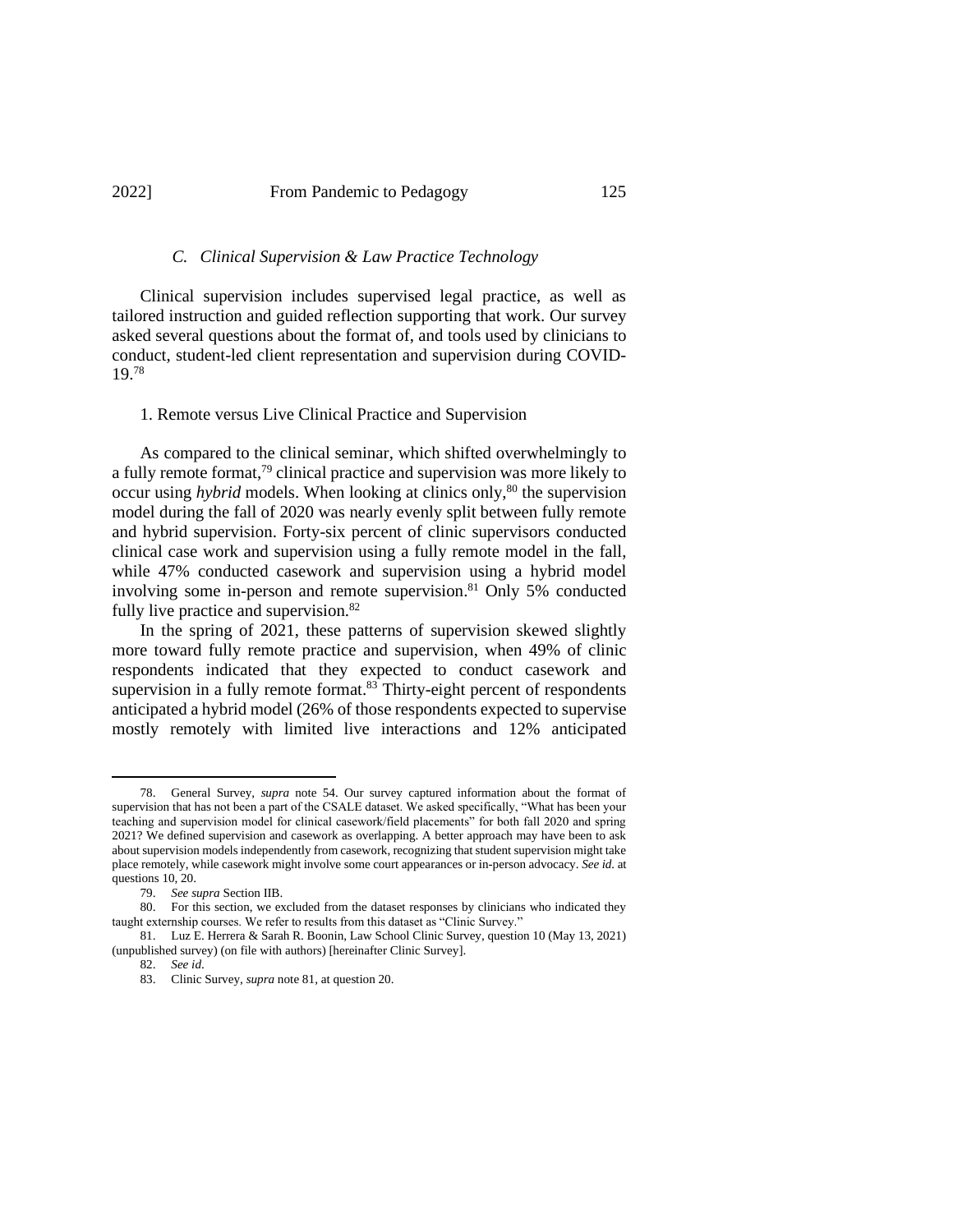supervising some students fully online and others in person).<sup>84</sup> Interestingly, for both fall and spring, externship supervisors were more likely than inhouse clinicians to report that their students engaged in live practice and supervision at their field placements.<sup>85</sup> As with the clinical seminar, the vast majority (76%) of clinicians used Zoom as their video conferencing technology for remote supervision.<sup>86</sup>

A plurality of respondents teaching both externships and clinics— 42%—reported that technology either somewhat (28%) or significantly (14%) enhanced their clinical practices. <sup>87</sup> Just under one-third of respondents (32%) found the integration of technology to be "neutral," having as many positive as negative impacts.<sup>88</sup> Only 24% indicated that technology was more of a challenge than a benefit to their clinical practices, and a mere 2% stated that technology posed significant challenges to their practices.<sup>89</sup>

2. Law Practice Technologies Utilized

In conducting case work and supervision during the COVID-19 pandemic, clinicians used a broad range of technologies to facilitate partially or fully remote legal practices and supervision. The survey asked respondents to identify a range of technologies used in their clinical practices and supervision, including video conferencing technologies, case management systems, collaborative and team-based tools, email, virtual or remote desktops, and shared network drives, as well as phone calling

<sup>84.</sup> *See id.* The remaining 1% of these respondents described a model in which faculty perform live casework while students are remote. Small numbers (3%) anticipated fully in-person supervision. *See id.*

<sup>85.</sup> When externship supervisors are included in the data, the percent of those describing fully live supervision and practice increases to 4%, the percent of hybrid supervision increases to 21%, and the percentage of fully remote supervision drops to 40%. General Survey, *supra* not[e 54,](#page-13-0) at question 20.

<sup>86.</sup> Clinic Survey, *supra* note 81, at question 27. Other tools used for remote supervision included Microsoft Teams (16%), and small numbers of respondents reported using Go-To-Meeting, Cisco WebEx, Facetime, GoogleMeets/Google Hangouts, WhatsApp, and Panopto. *See id.*

<sup>87.</sup> General Survey, *supra* not[e 54,](#page-13-0) at question 41.

<sup>88.</sup> *See id.*

<sup>89.</sup> Clinic Survey, *supra* note 81, at question 41. Among those who supervise only clinics, the data was almost identical—with 43% stating that technology either somewhat or significantly enhanced their clinical practices. *See id.* Thirty-two percent said it was neutral, and 23% said more of a challenge. *Id.* Only 3% said it posed significant challenges. *Id.*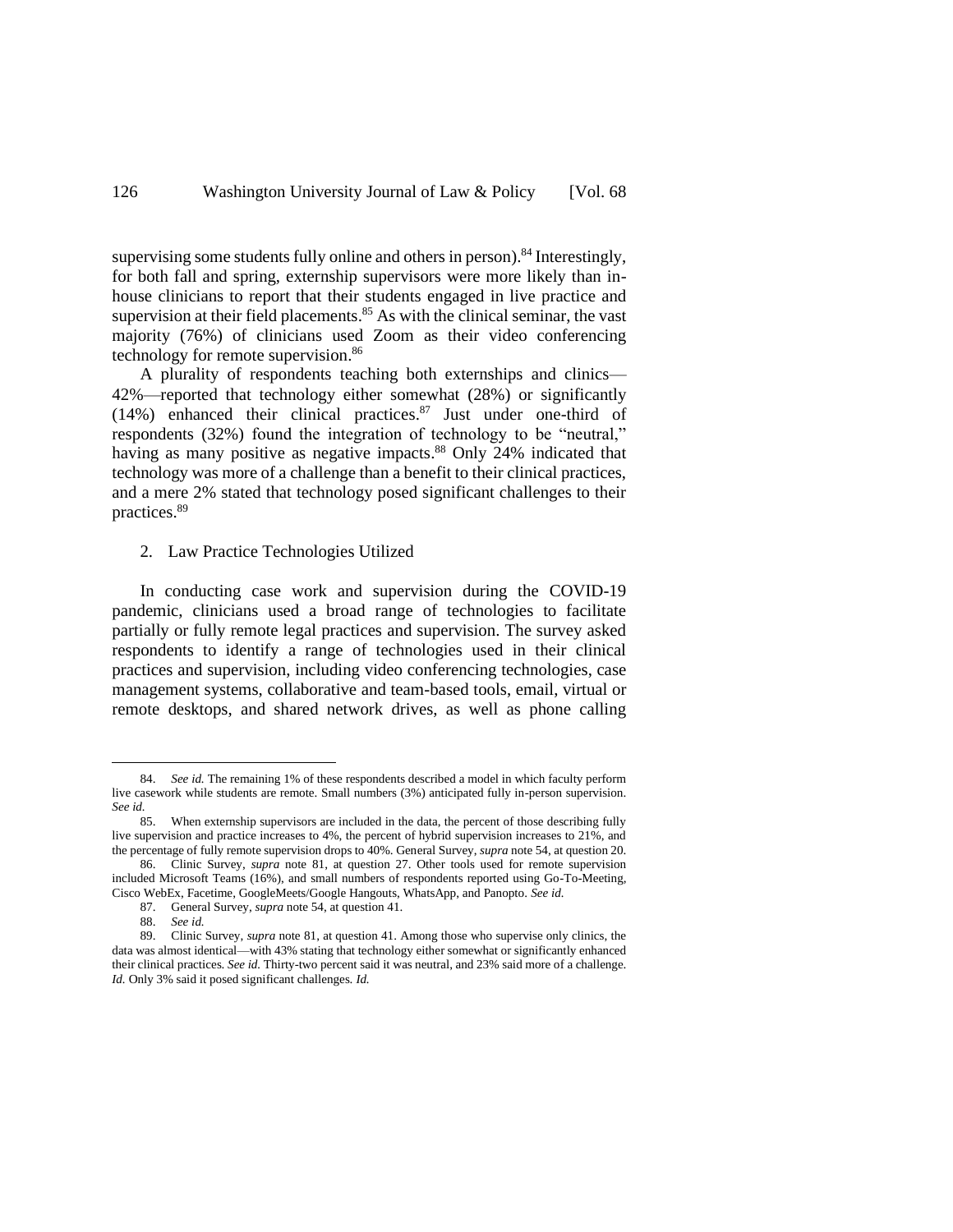options and texting/instant messaging tools. Collectively, these tools represent the "technology of lawyering" employed by clinics.<sup>90</sup>

First, we found that 95% of respondents described using collaborative or team-based tools and technologies in their practices. <sup>91</sup> These technological tools include cloud-based software such as OneDrive, Google Drive, and Microsoft Teams. They allow multiple authors to view, edit, and comment on documents; allow team members to share new documents with one another; permit instant messaging or video calls; and facilitate calendaring and communication.<sup>92</sup>

Next, clinicians made greater use of case management software during the pandemic.<sup>93</sup> Case management products manage a range of functions for lawyers and firms including: client intake, case file management, document management and automation, contact management and conflict checking, calendaring, timekeeping and billing, financial reporting, trust accounting, and the ability to run reports and gather statistics about law practices.<sup>94</sup> Overall, case management programs were nearly ubiquitous in clinics, with 91% reporting they used some case management system and approximately 80% of respondents using commercial case management products.<sup>95</sup> Clio was by far the most popular product, utilized by 68% of respondents. The second most common law practice management product was Time Matters, used by approximately 5% of the respondents.<sup>96</sup>

95. Clinic Survey, *supra* note 81, at question 16.

<sup>90.</sup> Here again, we removed the responses from externship supervisors, referring to the results as Clinic Survey. The survey queried about a broader range of law practice technologies than CSALE. CSALE captures data on case management software, use of a dedicated intranet, cloud computing, and cell phone use. *See* CSALE, *supra* note 47, at 36–37.

<sup>91.</sup> Clinic Survey, *supra* note 81, at question 22.

<sup>92.</sup> Respondents were able to choose multiple responses to this question. The most common collaborative tools were OneDrive (22%), GoogleDrive (20%), and Microsoft Teams (19%). Clinic Survey, *supra* note 81, at question 22. A smaller but substantial subset used Box (13%) and DropBox (8%). *Id.* Other collaborative tools utilized by clinical faculty included Sharepoint, Slack, Teams, Zoom, Google, Blackboard, Moodle, and Canvas. *Id.* at question 23.

<sup>93.</sup> According the latest CSALE data, 77% of law clinics reported using case management software in their clinics, up from 73% in 2013-14, and up from 49% in 2010-11. *See* CSALE, *supra* note [55,](#page-13-1) at 36.

<sup>94.</sup> *See* Bob Ambrogi, *New Practice Management Platform Debuts; How it Differs from the Others*, LAWSITES (June 1, 2020), https://www.lawsitesblog.com/2020/06/new-practice-managementplatform-debuts-how-it-differs-from-the-others.html [https://perma.cc/2VMQ-PM9R].

<sup>96.</sup> Clinic Survey, *supra* note 81, at questions 16–17. Other case management programs used by individual clinics included MyCase, Rocket Matter, ClinicCases, and LegalServer. *Id.* Two respondents indicated that their institutions created custom-built servers for case management. *Id.* at question 17. Still other clinicians reported using generic document sharing applications, such as Microsoft Teams,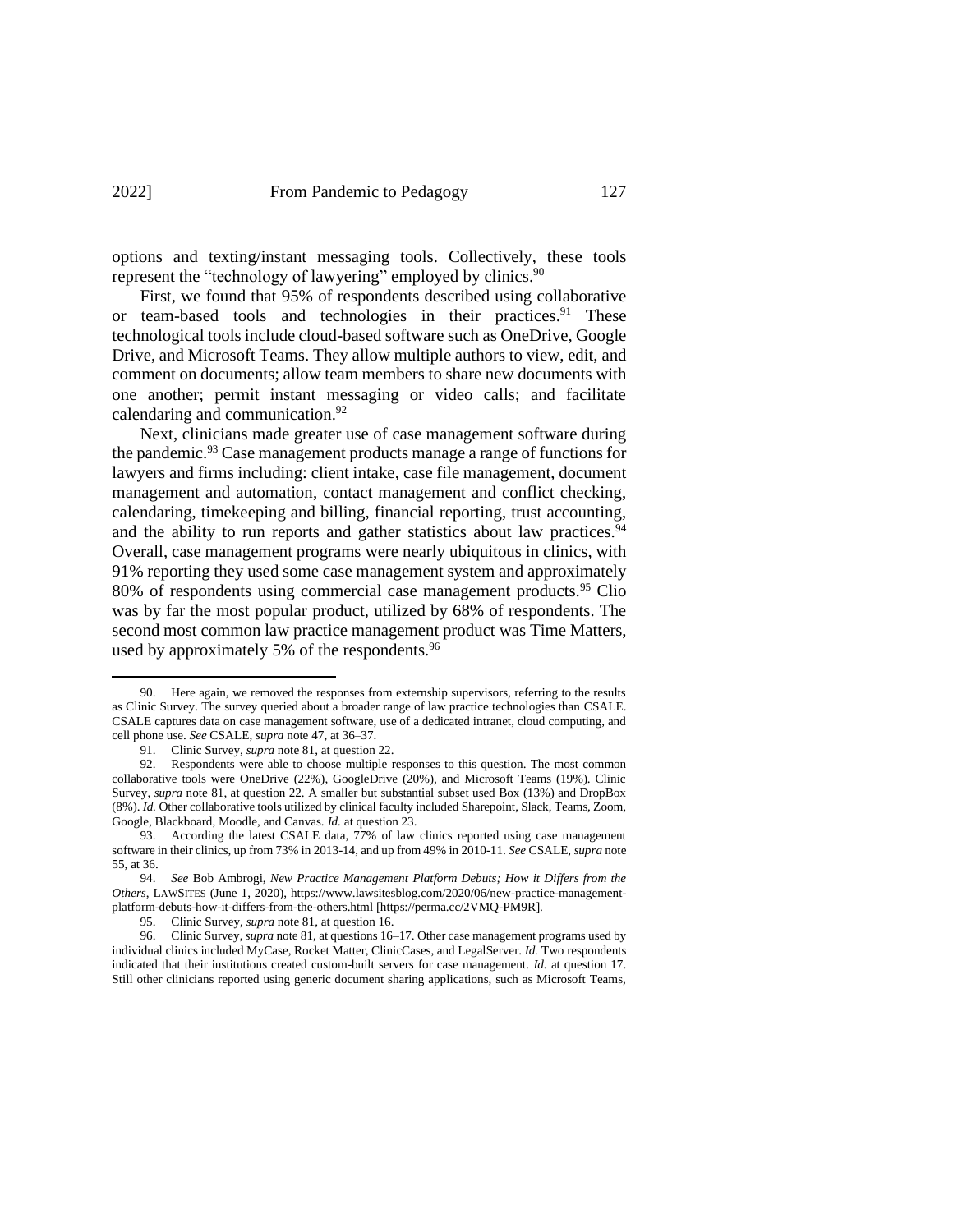The survey asked respondents how they effectuated remote access to their case-related files and documents during the pandemic.<sup>97</sup> Remote access technology refers to various methods of allowing users to access case files, computer applications, and network drives from alternate locations.<sup>98</sup> Remote access tools allow students and faculty to see, add, and edit client files while off-site using their personal devices. Many of these tools provide added data security for clinical programs, for example, by allowing students and faculty to access client files without storing those files on hundreds of personal devices that rotate with the students each semester or school year, and without transferring sensitive documents via email.<sup>99</sup> Remote access can take many forms, with the most common being VPNs (Virtual Private Networks) and VDIs (Virtual Desktop Infrastructures).<sup>100</sup> Only 39% of respondents indicated their students used remote access technology.<sup>101</sup> Approximately a third (31%) of those who used the technology required their students to use the remote access tools for all of their clinic work,

OneDrive, Excel, DropBox, NetDocuments, and Slack, in lieu of case management programs. *Id.* While the percentage of clinicians using case management systems increased substantially over the most recent CSALE data, both data sets show Clio as the most popular system, followed by TimeMatters. *See*  General Survey, *supra* note 54, at question 16.

<sup>97.</sup> The survey asked respondents about their use of "virtual or remote desktops" in their clinics, intending to inquire about remote access more generally. A better question would have been to ask about "remote access, such as virtual networks or remote desktops." CSALE does not query about remote access specifically, but rather asks about a "dedicated intranet" that may be accessed remotely, as well as the availability of "cloud computing." The 2019-2020 CSALE survey found in that 60% of clinics had a dedicated intranet, with 79% accessible from outside the law school. *See* CSALE, *supra* note 47, at 36. CSALE found 64% of clinics used cloud computing. *See id.*

<sup>98.</sup> *See, e.g.*, Paul Reissner, *Remote Access Technology and You: A Guide for the SMB*, DATAPRISE (Nov. 19, 2020), https://www.dataprise.com/resources/blog/remote-access-technology [https://perma.cc/7FSH-BY3K].

<sup>99.</sup> *See, e.g.*, Catherine Hernandez, *The Top Benefits of Remote Desktop Services*, ITBRIEFCASE (May 2, 2018), https://www.itbriefcase.net/the-top-benefits-of-remote-desktop-services [https://perma. cc/62ZN-XXPS] (listing data security as number one benefit of remote desktop services).

<sup>100.</sup> A VPN is a "virtual private network" that allows the user to connect securely to institutional drives, folders, and printers via the internet to access, read, and edit documents remotely. A VDI, or "virtual desktop infrastructure," allows a user to log onto a virtual computer set up by the institution, complete with the documents, drives, programs, and applications (like Adobe, PowerPoint, Word), and web browsers that are set up on the virtual desktop. A VDI transforms a laptop or home computer into a work computer. When working within a VDI, a student or faculty member is actually working on the institution's computer, but doing so through their personal device. *See Remote Access: The Difference Between VPN, RDS and VDI*, NTIVA INC. (July 24, 2018), https://medium.com/@Ntiva/remote-accessthe-difference-between-vpn-rds-and-vdi-4a94d4db4c5a (last visited Jan. 11, 2022).

<sup>101.</sup> Clinic Survey, *supra* note 81, at question 31.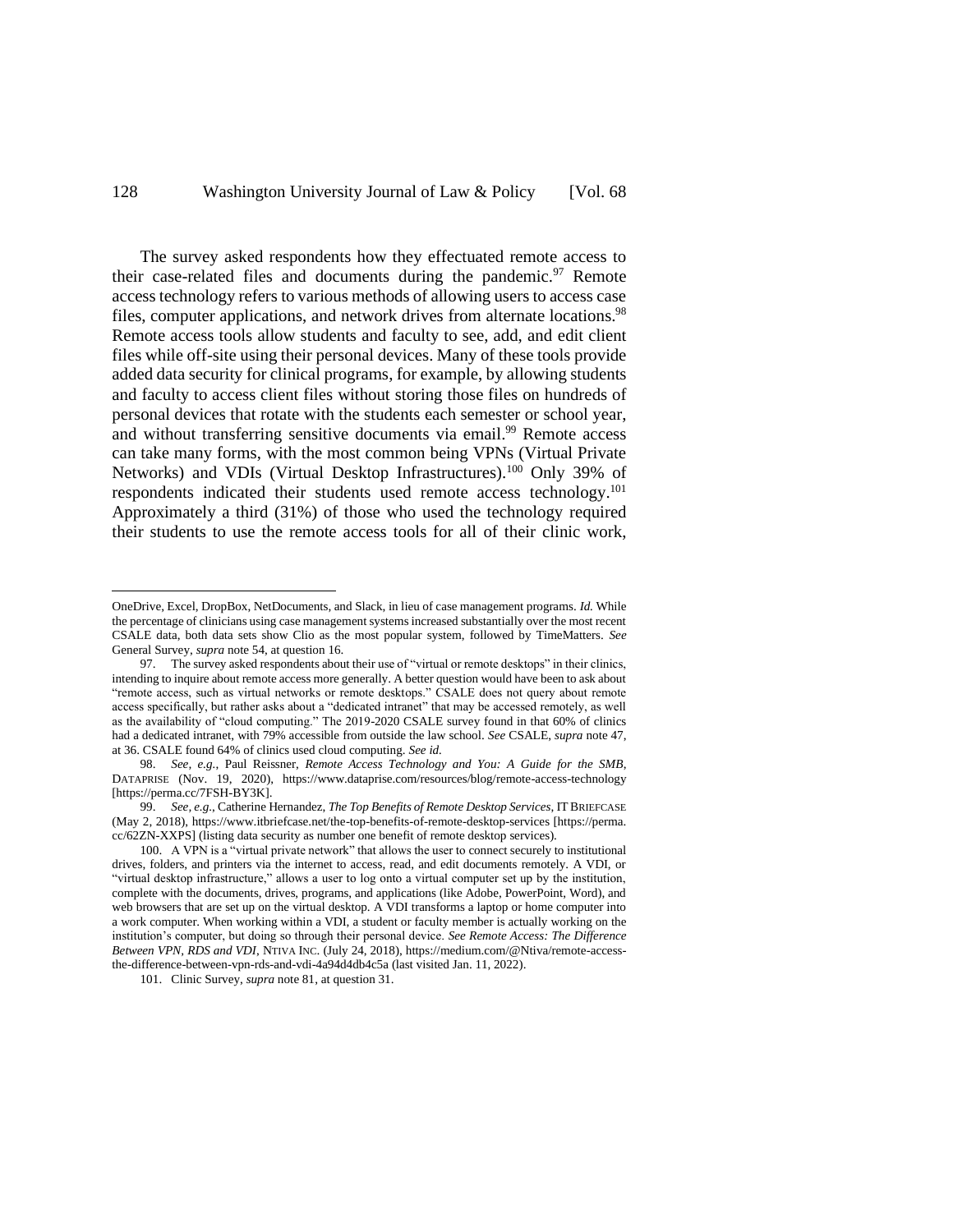whether conducting that work at the law school or at home.<sup>102</sup> Interestingly, a significant number of respondents identified virtual or remote desktop technology as an unmet need. $103$ 

Relatedly, we asked clinicians whether their schools provided them with "private" (clinic only) shared network drives.<sup>104</sup> Shared network drives are directories housed on institutional servers and closed to all but one person or accessed by all members of a clinic. Shared network drives can be accessed remotely with the appropriate technology.<sup>105</sup> Approximately 68% of respondents reported that their law schools provided shared network drives dedicated to their clinics.<sup>106</sup> Roughly 26% stated they did not have shared drives, and the remainder did not know whether they had access to shared network drives.<sup>107</sup>

Finally, the survey asked respondents about their use of some of the oldest and most common communication technologies—email, texting, and phones. The survey asked whether clinic students had dedicated clinical email accounts, separate and apart from their school-issued email accounts.<sup>108</sup> Clinic-specific email accounts afford a number of advantages over generic school-issued email accounts in terms of account control, duration of access, and data security.<sup>109</sup> Only 39% of respondents indicated

<sup>102.</sup> *Id.* at question 32. Approximately 48% of respondents who use the technology indicated that students had the *option* of using the remote access technology, and 14% required remote access tools only when students were working remotely. *Id.*

<sup>103.</sup> General Survey, *supra* not[e 54,](#page-13-0) at question 50 (6%, including clinics and externships). The lack of widespread adoption of remote access tools within clinics may be due to—or perhaps has resulted in—the reliance on cloud-based document storage systems like Google Drive, OneDrive, Microsoft Teams, and even cloud-based case management systems like Clio.

<sup>104.</sup> *See* Clinic Survey, *supra* note 81, at question 34. This is similar to CSALE's question about "dedicated intranet," and our results show an increase in usage of this technology, up from 60% in the 2019-20 CSALE Survey. *See* CSALE, *supra* note 47, at 36.

<sup>105.</sup> Shared network drives, which house all data on institutional servers, may be contrasted with cloud-based storage tools like DropBox or GoogleDrive. These tools may also be viewed as collaborative tools. *See supra* note 92.

<sup>106.</sup> Clinic Survey, *supra* note 81, at question 34.

<sup>107.</sup> *See id.*

<sup>108.</sup> *Id.* at question 29.

<sup>109.</sup> The advantages of clinic-specific email addresses include: 1) the ability for programs to disable the clinic email addresses at the end of a student's time in clinic, even as they maintain access to their institutional accounts; 2) the ability to disable automatic forwarding to other less secure email platforms; 3) more robust security and customization; 4) the ability for programs to set auto-reply messages from clinic accounts directing correspondence to the appropriate clinical faculty members; 5) helping students to separate their "work" from their personal correspondence—much like they will do in workplaces after they graduate; 6) the ability to link clinic email addresses to other clinic technology accounts, like case management software, Zoom, virtual desktops, etc., and all of this can be disabled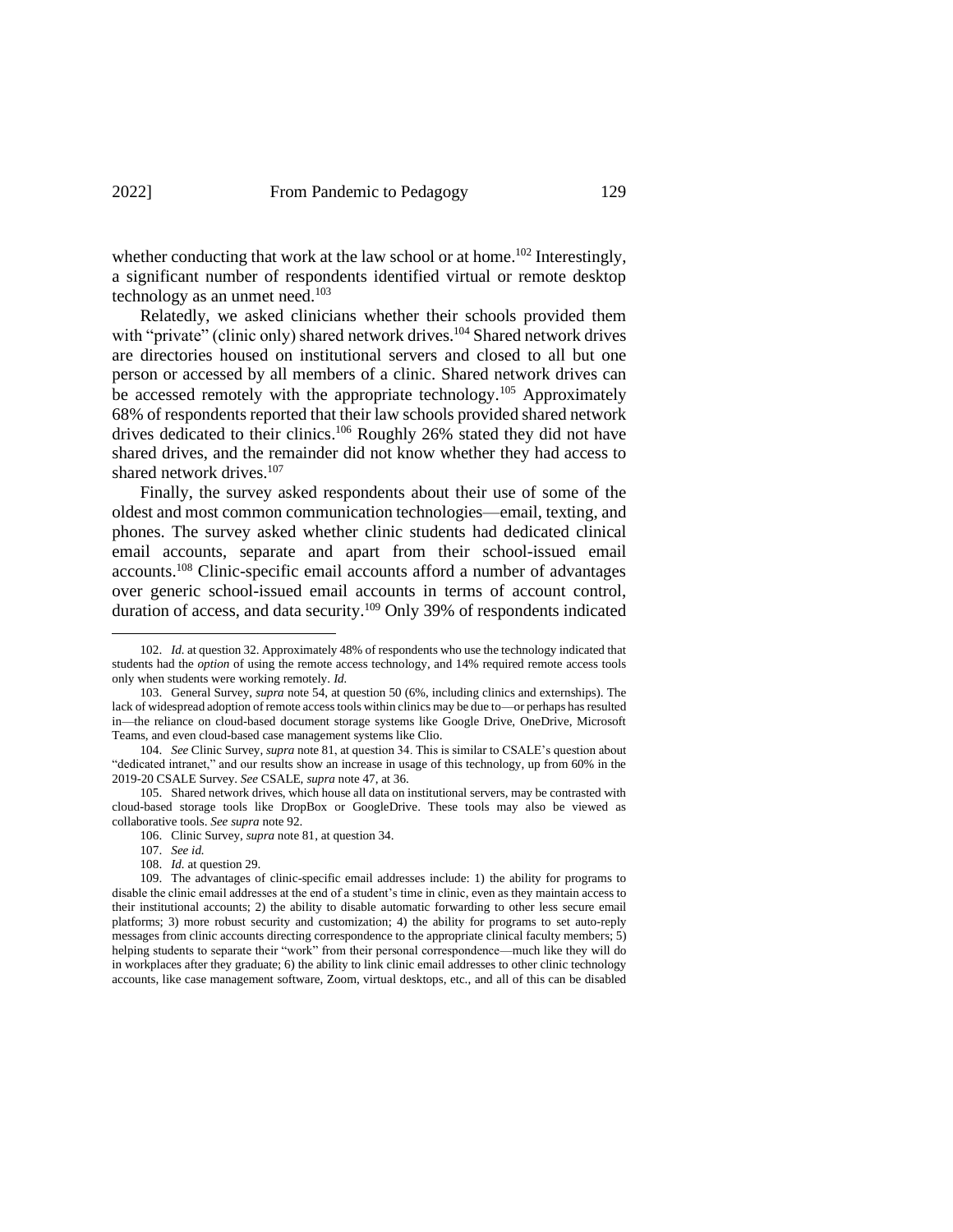that their students had clinic-specific email accounts.<sup>110</sup> Another 46% indicated they used email encryption technology to secure emails and their attachments.<sup>111</sup> The lower rates of adoption of clinic-specific email and email encryption suggest that, while email usage has been a mainstay of clinical practice for some time, clinicians have yet to adopt best practices for email. In fact, when asked about unmet technological needs, several respondents listed the need for clinic-specific email accounts and email encryption among them.<sup>112</sup>

In recent years, phone technology has undergone a transformation. Calls can now be made and received from virtually anywhere on a range of devices. Social media and web-based calling and video apps have vastly expanded the options for synchronous and asynchronous communication, and texting has become a primary mode of communication. <sup>113</sup> We found that clinics are employing a range of strategies in the face of this evolving technology.<sup>114</sup> A plurality  $(43%)$  of respondents reported using their personal cell phones for case work and supervision, with the remainder using a patchwork of other solutions, the most common being Google Voice (19%) and call forwarding from their offices to their cell phones (13%). 115 The phone technologies employed by students were similar but reflected

with the email addresses upon graduation; and 7) the ability to limit clinic email access on cell phones and other devices.

<sup>110.</sup> Clinic Survey, *supra* note 81, at question 29.

<sup>111.</sup> *Id.* at question 30.

<sup>112.</sup> *Id.* at question 50. Ten percent of respondents indicated an unmet need for email encryption technology in their clinics and 9% identified the unmet need for clinic-specific email accounts. *Id.* This put email needs as the second most commonly identified unmet needs behind phone and texting options for students.

<sup>113.</sup> *See* Aaron Smith, *U.S. Smartphone Use in 2015*, PEW RSCH. CTR. (Apr. 1, 2015) https://www.pewresearch.org/internet/2015/04/01/us-smartphone-use-in-2015/ [https://perma.cc/38WW-UJVR].

<sup>114.</sup> *See* Clinic Survey, *supra* note 81, at questions 35–38. The most recent CSALE data from 2019-20 revealed that 77% of clinics permitted students to use personal cellphones in clinic work. *See*  CSALE, *supra* note 47, at 36. Our survey asked separately about clinicians' use of cell phones and students' use of cell phones, and additionally it inquired about use of internet-based calling and other technologies such as GoogleVoice. We found a substantially smaller percentage of our respondents relied on personal cell phone use. This likely reflects the fact that we included other calling technologies in our list of potential responses. *See* Clinic Survey, *supra* note 81, at questions 35, 37–38.

<sup>115.</sup> Clinic Survey, *supra* note 81, at questions 35–36. Seven percent used Microsoft Teams, 4% used products like Vonage or RingCentral, and approximately 13% were able to use their office phone numbers from their cell phones or laptops. *Id.* There were approximately 10% who chose "other" and specified calling options such as WhatsApp, Zoom, Cisco Jabber, and Skype. *Id.*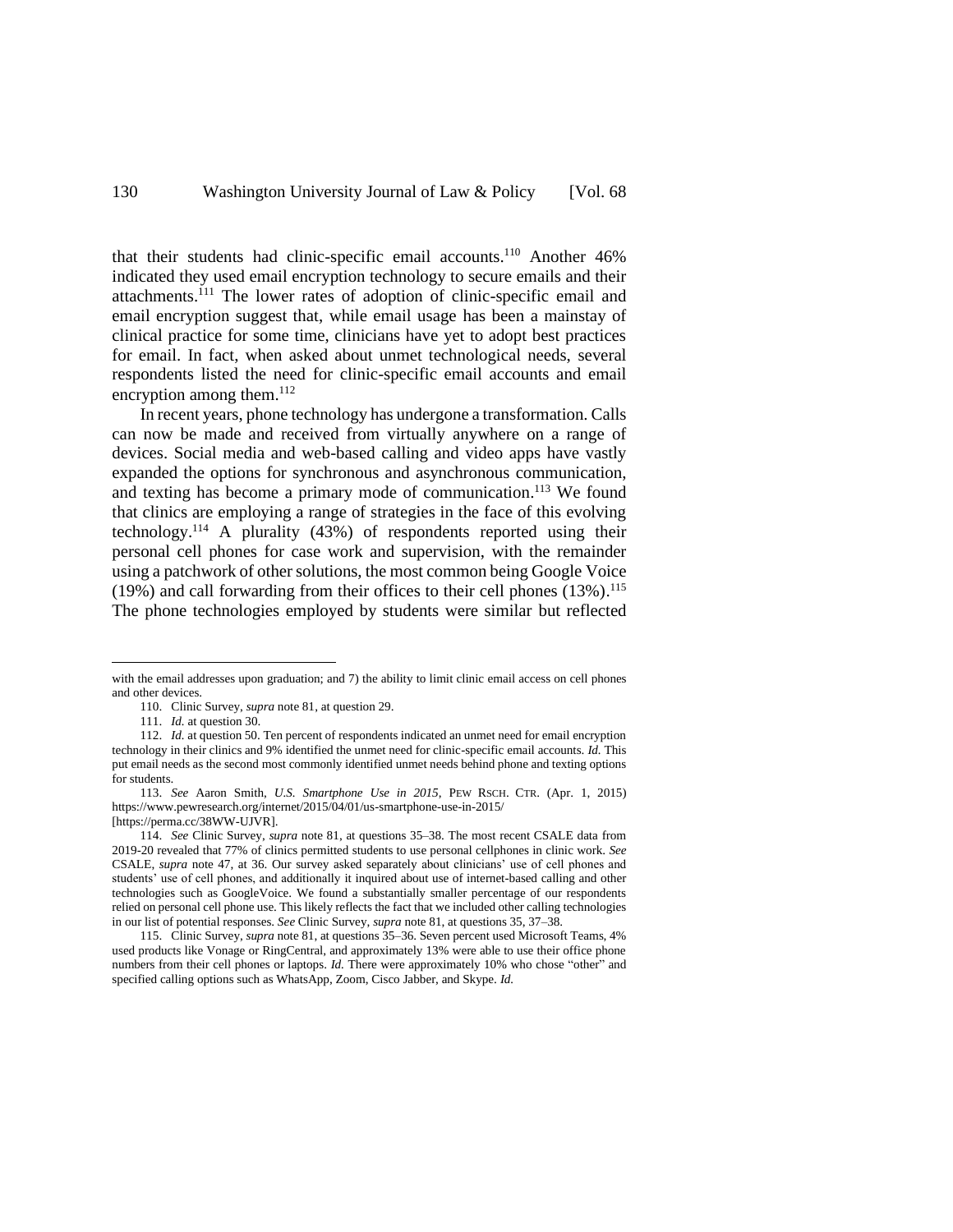more widespread use of Google Voice.<sup>116</sup> Only a handful of respondents indicated that either they or their students had access to clinic-issued cell phones. <sup>117</sup> These results suggest the need for a better understanding of the risks and benefits of web-based phone calling options, texting apps, and more widespread integration of vetted and secure phone calling and texting options into clinical practice.

#### *D. Technology Trainings and Policies*

Understanding how to safeguard client data is an important element of ethical practice, and thus of the clinical curriculum. <sup>118</sup> The survey queried about the existence of policies and procedures governing the use of technology and data security in clinical programs, as well as trainings for students on the proper use of technology in clinics.<sup>119</sup>

The overwhelming majority (84%) of clinicians reported providing some type of training to their students on the proper use of technology in their clinical practices.<sup>120</sup> The format of these trainings was predominantly written guidance (34%), online trainings (33%), and in-person trainings  $(29\%)$ .<sup>121</sup> On the other hand, only 59% of clinicians surveyed indicated that their clinics or law schools trained their students on data security.<sup>122</sup> When asked to describe the types of data security trainings provided to students, 55% of this group described in-person or online trainings, whereas 41% provided written guidance, and 4% stated that they provide the training through remote seminar, in-class guidance, and synchronous virtual

<sup>116.</sup> Forty-four percent of respondents indicated their students use personal cell phones, and 26% used GoogleVoice. Clinic Survey, *supra* not[e 81,](#page-17-0) at question 37–38.

<sup>117.</sup> Clinic Survey, *supra* note 81, at questions 35–38.

<sup>118.</sup> *See* MODEL RULES OF PROF. CONDUCT r. 1.1, 1.6 (ABA 2021) (covering competency and confidentiality). *See also* AM. BAR ASS'N STANDARDS AND RULES OF PROC., *supra* not[e 4,](#page-2-0) at §§ 302(c), 304(a)(1) (requiring integration of legal ethics into clinics and externships).

<sup>119.</sup> CSALE does not currently collect data on data security and technology use policies, but we hope they might consider doing so in the future. Clinical faculty were presumed to have developed or participated in the student trainings, although this may not be universally the case. *See* CSALE, *supra* note 47.

<sup>120.</sup> General Survey, *supra* not[e 54,](#page-13-0) at question 45.

<sup>121.</sup> *Id.* at question 46. Other methods included in-class guidance, technology manuals, and orientation programs. *Id.* at question 47.

<sup>122.</sup> General Survey, *supra* note [54,](#page-13-0) at question 42. This number was even lower (54%) when limiting the results to those who teach in-house or community-based clinics. Clinic Survey, *supra* note 81, at question 42.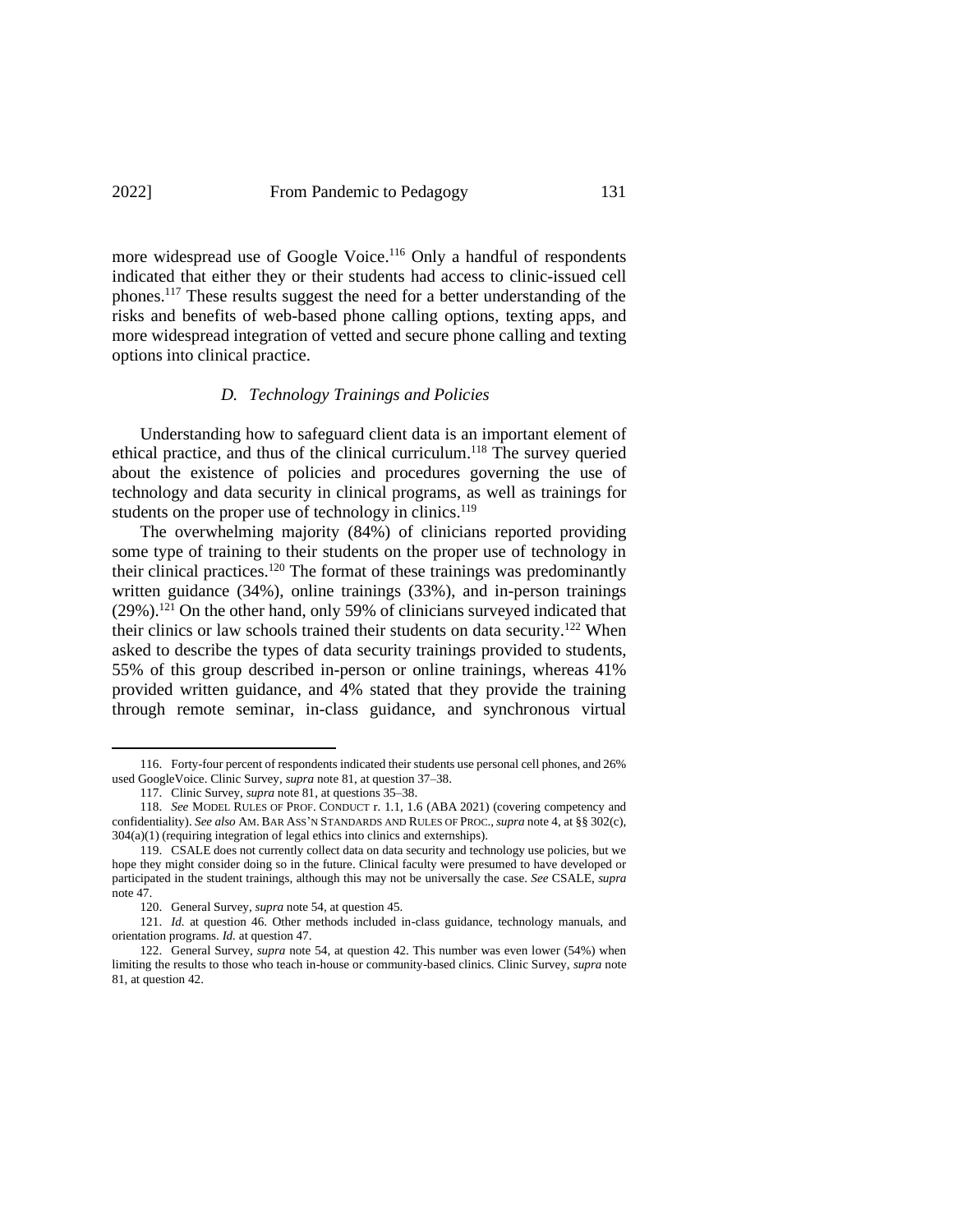training.<sup>123</sup> The majority of clinicians surveyed, therefore, do not appear to provide their students with written data security policies—and a substantial proportion of programs surveyed have no such policies at all. The results reveal an urgent need for greater development and dissemination of policies and trainings on the proper use of technology and data privacy in clinical practice.

Overall, our survey results reveal that the adoption of technology in clinical programs during COVID-19 was widespread and largely successful. And as is the case in other law-related workplaces, many clinicians are looking to maintain elements of this transformation post-pandemic.<sup>124</sup>

# III. A CLINICAL APPROACH TO TEACHING THE TECHNOLOGY OF LAWYERING

Having established that clinical programs are tasked with playing a central role in preparing technologically competent lawyers, and demonstrating that clinics and externships did just that during COVID-19, we argue that clinicians are positioned to be leaders in teaching this technology to students, regardless of the substantive area of law in which their clinics specialize. <sup>125</sup> We offer reflections on how teaching the technology of lawyering may enrich clinical pedagogy and identify vital elements of an infrastructure that can support the incorporation of technology into clinical practice. While the discussion largely centers on the pedagogy and practice of in-house clinics, our data included a significant

<sup>123.</sup> General Survey, *supra* not[e 54,](#page-13-0) at question 43. Respondents could select multiple answers to this question.

<sup>124.</sup> *Id.* at questions 52–53. Seventeen percent of all respondents indicated they plan to continue using video conferencing tools like Zoom in their clinical teaching and practice. *Id.* Thirteen percent of all respondents, and 14.5% of those who teach in clinics, plan to continue using online case management programs, like Clio and Time Matters. Eleven percent plan on using online collaboration tools, like Teams and Slack. *Id.* Significant portions of our respondents also plan to use other law practice management tools, such as shared network drives (8%), various calling technologies (5%), remote or virtual desktops (5%), email encryption (5%), clinic-specific email accounts (5%). *Id.*

<sup>125.</sup> We are not the first to make this claim. *See* Pokorak et al., *supra* note [47](#page-11-1) (developing a replicable model of education and practice that includes law practice management technology); Margaret Martin Barry, John C. Dubin & Peter A. Joy, *Clinical Education for This Millennium: The Third Wave*, 7 CLINICAL L. REV. 1, 50–52 (2000) (predicting transformation of clinical education in "digital age"). *See also* Kimberly E. O'Leary, *Weaving Threads of Clinical Legal Scholarship into the First-Year Curriculum: How the Clinical Law Movement is Strengthening the Fabric of Legal Education*, 26 CLINICAL L. REV. 357 (2019) (describing law practice technology as one thread of clinical scholarship).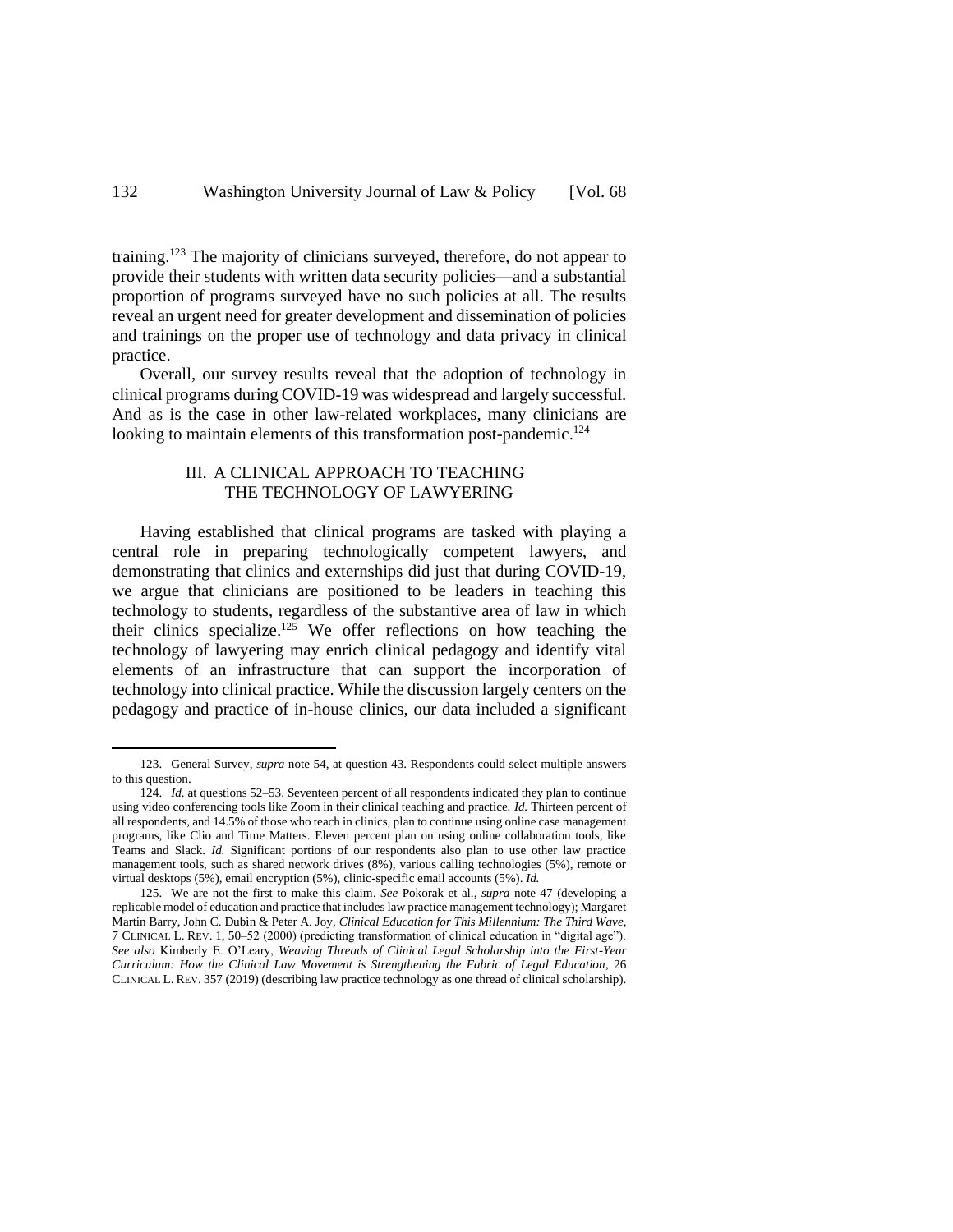number of externship educators. We hope some in that community will find value in this conversation and expand upon it in ways that respond to their unique needs.

# *A. Applying the Lens of Clinic Pedagogy*

The merger of education and practice that lies at the heart of clinics and externships has sparked the development of a rich, varied, and constantly evolving clinical pedagogy.<sup>126</sup> A comprehensive distillation of clinical pedagogy and a discussion of the ways that technology can enrich clinical pedagogy are beyond the scope of this Article.<sup>127</sup> We instead use a brief overview of the seven goals of clinical pedagogy identified by Susan Bryant, Elliot S. Milstein and Ann C. Shalleck in *Transforming the Education of Lawyers: The Theory and Practice of Clinical Pedagogy* to illustrate how teaching the technology of lawyering might fit within an existing clinical pedagogical framework.<sup>128</sup> While pedagogical choices and priorities vary across programs and from year to year, we propose that the thoughtful integration of technology within any clinic can reinforce the teaching goals and values that are the hallmark of clinical practice.<sup>129</sup>

A primary goal of clinics is to help students integrate their personal and professional identities. <sup>130</sup> Thoughtful deployment of technology in clinical settings can spark exploration of the boundaries of professional relationships, particularly the attorney-client relationship, as mediated by technology. It can also implicate personal boundaries and student

<sup>126.</sup> *See* Barry, Dubin & Joy, *supra* note 125, at 16–18 (providing a history of clinical "methodology").

<sup>127.</sup> Given the *Journal*'s space constraints, it is impossible to cite all the relevant clinical pedagogy. An excellent resource for readers interested in clinical pedagogy isthe bibliography compiled by CLEA and used to train new clinicians. *See* CLINICAL LEGAL EDUCATION ASSOCIATION, HANDBOOK FOR NEW CLINICAL TEACHERS 33-45 (May 2019) (available https://wustl.app.box.com/file/880686788556 [https://perma.cc/3T7M-WNEW]).

<sup>128.</sup> SUSAN BRYANT, ELLIOTT S. MILSTEIN & ANN C. SHALLECK, TRANSFORMING THE EDUCATION OF LAWYERS: THE THEORY AND PRACTICE OF CLINICAL PEDAGOGY 4–6, 14–26 (2014). Bryant et al. describe the four clinical methodologies—fieldwork, supervision, seminar, and rounds as operating collectively in service of seven broad learning goals for clinical teaching.

<sup>129.</sup> Other scholars may apply different pedagogical lenses when examining how to teach the technology of lawyering clinics. *See, e.g.*, Stringfellow Otey, *supra* not[e 33,](#page-8-0) at 235–36 (using Sue Bryant and Jean Koh Peters' Five Habits).

<sup>130.</sup> *See* BRYANT ET AL., *supra* note 128, at 14–17.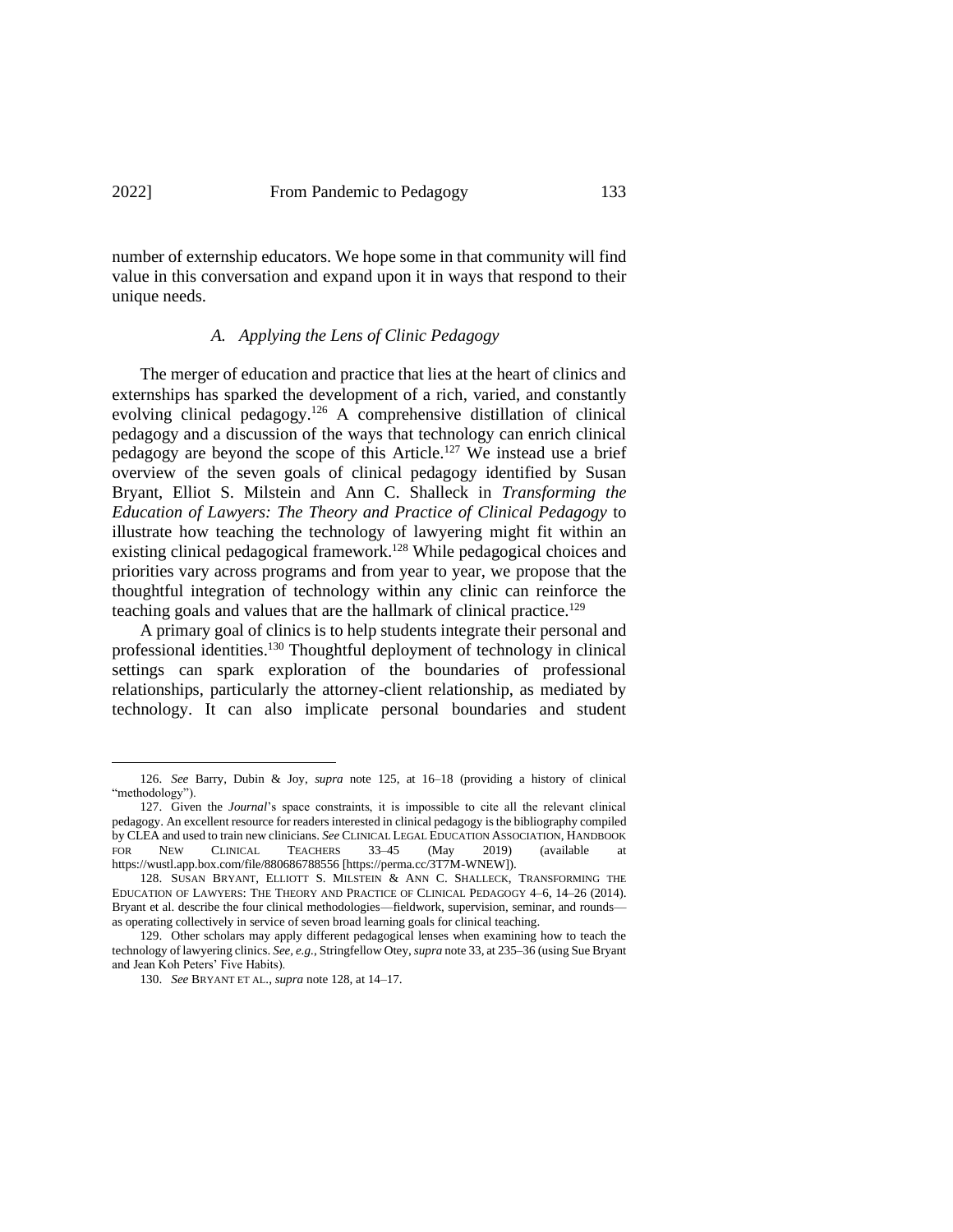wellbeing.<sup>131</sup> The technology of lawyering impacts the identity of the lawyer in virtually every dimension: as advisor, navigator, interpreter, and advocate.<sup>132</sup> By helping students explore the impacts of technology on their multiple identities, clinicians can help prepare students for what will undoubtedly be an ongoing process of personal and professional redefinition in the digital age.

A second goal in clinical education is to increase understanding of how the law functions in people's lives.<sup>133</sup> Technology has transformed not only legal practice, but clients' relationship to the law and legal institutions. Clinical students using technology to serve clients can explore issues of unequal access to technology, as well as the ways in which innovation transforms clients' experiences with legal information and processes for better and worse. Training students to critically examine the role of technology in their clients' lives reinforces for students that lawyering is not about lawyers; it is about clients. It helps students develop critical insights from a perspective other than their own.

As clinical practice operates under real-life conditions of instability and change, clinical pedagogy aims to improve students' capacity to manage uncertainty, exercise judgment, and take action under imperfect conditions. <sup>134</sup> Technology itself can be disruptive, it is ever-changing, and it is not always reliable. The technology of lawyering can be leveraged by clinicians to teach problem solving, flexibility, and adaptation in real life applications. For example, clinicians can help students prepare for uncertainty and equip them to provide direction to clients who experiences technical failures or face barriers to accessing technology.

<sup>131.</sup> *See* Brittany Stringfellow Otey, *Buffering Burnout: Preparing the Online Generation for the Occupational Hazards of the Legal Profession*, 24 S. CAL. INTERDISC. L.J. 147 (2014) (arguing that stress management skills become more important for millennial lawyers, who have 24-7 access to work and social technology, and proposing best practices to foster wellbeing). *See generally* SHAILINI JANDIAL GEORGE, THE LAW STUDENT'S GUIDE TO DOING WELL AND BEING WELL 13–48 (2021) ("cultivating focus in the 24/7 digital age").

<sup>132.</sup> Susan Bryant, *The Five Habits: Building Cross-Cultural Competence in Lawyers*, 8 CLINICAL L. REV. 33 (2001) (describing the Five Habits of cross-cultural lawyering that have been widely adopted as seminal components of clinical pedagogy).

<sup>133.</sup> *See* BRYANT ET AL., *supra* note 128, at 17–19 (describing goal two as seeking to "increase understanding of how law, the legal system, and other institutions function in the lives of people, particularly the most marginalized.").

<sup>134.</sup> *Id.* at 19–20.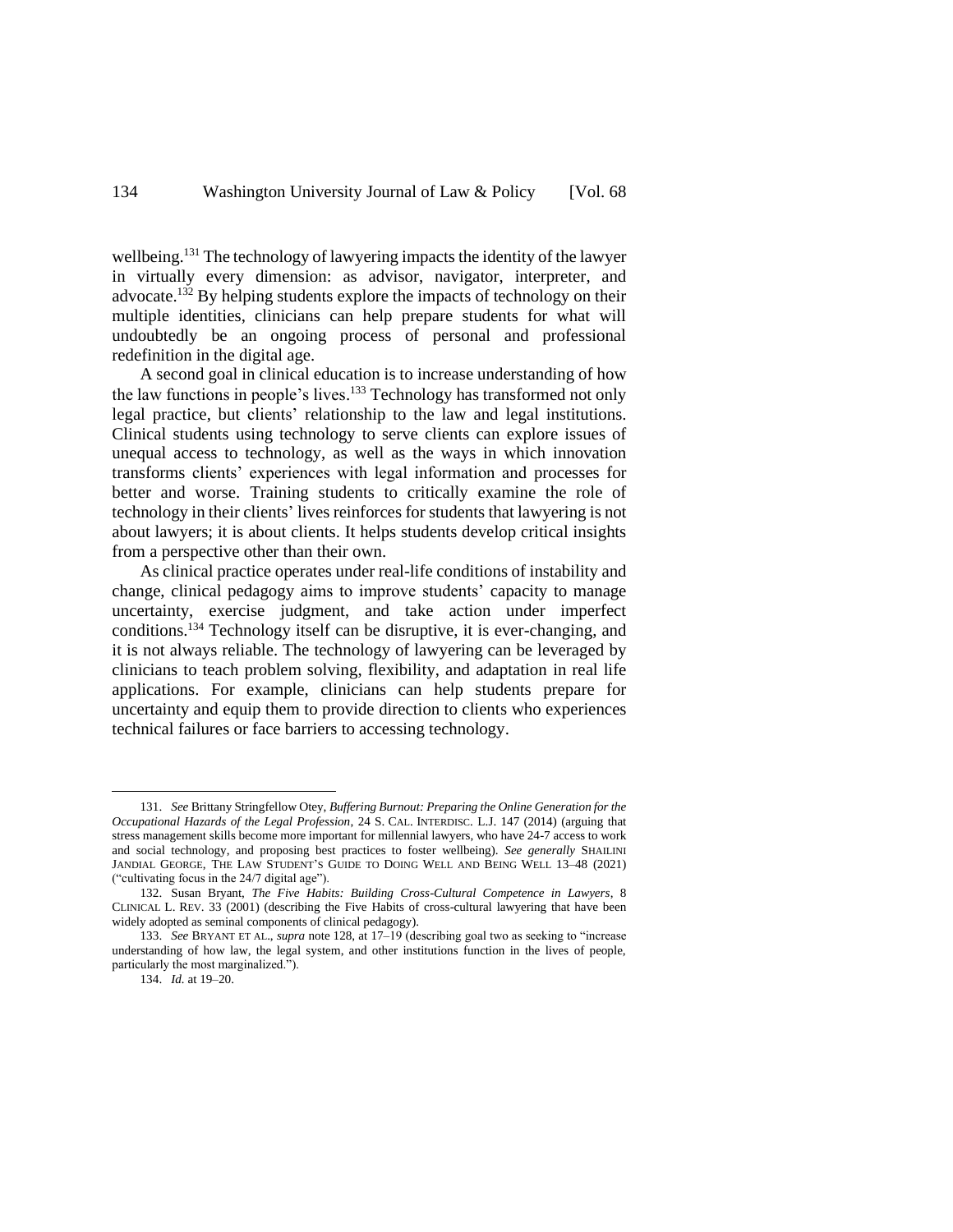Clinical education also provides opportunities for students to develop new modes of "thinking like a lawyer."<sup>135</sup> The deployment of technology transforms how attorneys communicate their clients' stories, as well as how judges and others receive this information. Legal technology can offer rich opportunities for clinical students to engage in new modes of narrative and creative thinking and reflect on the impact of technology on those processes.

By teaching students to critically assess and thoughtfully apply new law practice technologies, clinical programs can help students develop a lifelong commitment to learning in a professional setting.<sup>136</sup> Today's lawyers must continually learn to deploy new technologies; exposure in clinics can prepare students for that ongoing learning. Engagement with online tools that facilitate collaboration can build twenty-first century teamwork skills. <sup>137</sup> Involving students in an exploration of their own learning around technology can also help students develop metacognition.<sup>138</sup>

Another important goal of clinical education is supporting students in the development of skills associated with the human dimension of practice. <sup>139</sup> Our modes of human interaction were radically transformed during the pandemic. By using technology in practice, students can learn new ways of making connections with clients, factfinders, and others. Clinicians can help students reflect on how and why technology facilitates and hampers client relationships, offering new insights into clientcenteredness and cultural competency. <sup>140</sup> By helping students center the perspectives and experiences of clients within technology, clinicians can help students recognize their own biases, assumptions, and privileges.

Finally, clinicians can employ the technology of lawyering in teaching a range of lawyering skills.<sup>141</sup> The skills associated with leveraging

<sup>135.</sup> *Id.* at 21–23.

<sup>136.</sup> *Id*. at 23–25.

<sup>137.</sup> The process of collaboration is identified by Bryant et al. as consistent with building a lifelong commitment and skills to learn in professional settings*. Id.* at 23–24.

<sup>138.</sup> *Id.* at 25.

<sup>139.</sup> *Id.* at 25–26.

<sup>140.</sup> *See generally* DAVID A. BINDER ET AL., LAWYERS AS COUNSELORS: A CLIENT CENTERED APPROACH (3d ed. 2012); William H. Simon, *Lawyer Advice and Client Autonomy: Mrs. Jones's Case*, 50 MD. L. REV. 213 (1991) (describing and critiquing various models of client-centered lawyering); Bryant, *supra* note 132 (discussing the role of culture in lawyering and describing a process that lawyers can use to avoid or recover from cultural blinders); *see also* Steenhuis & Colarusso, *supra* note 15, at 29 (describing how Document Assembly Line project in legal technology lab taught students to listen differently).

<sup>141.</sup> *See* BRYANT ET AL., *supra* note 128, at 27–29.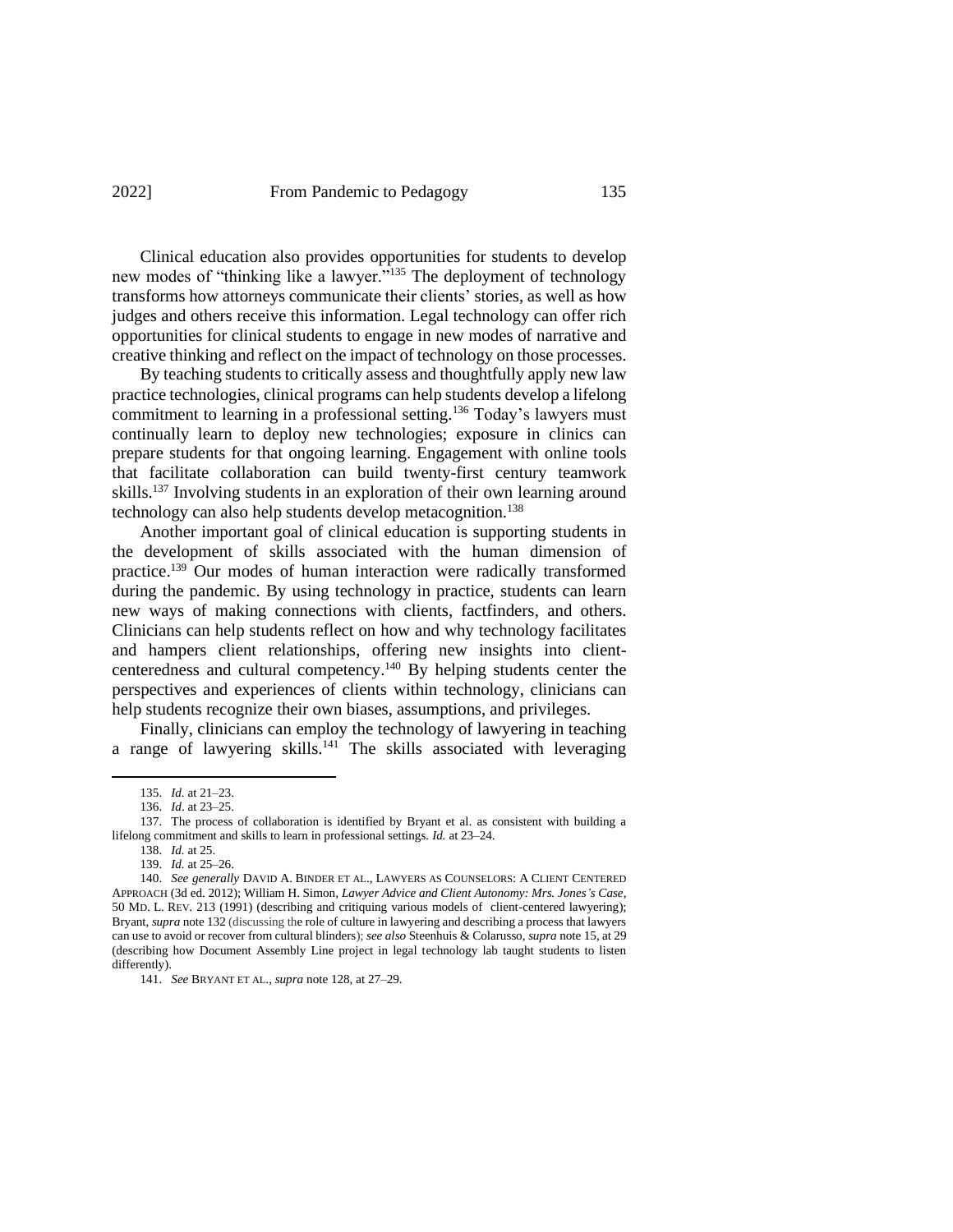technology necessarily cut across client interviewing, client counseling, persuasion, story-telling, and oral advocacy, to name a few. By integrating the technology of lawyering into core skills development, clinical programs can better prepare students to transfer and apply their lawyering skills in the technology-infused legal settings into which they will emerge as attorneys. Clinicians can engage students in identifying the ways in which various technologies impact the execution of different lawyering skills and offer feedback to students that specifically addresses their deployment of technology.

This application of the technology of lawyering to one model of clinical pedagogy barely scratches the surface. Nevertheless, we hope it sparks further exploration of the ways in which the technology of lawyering may enhance this and other approaches to clinical pedagogy. In the next section, we offer practical guidance on incorporating the technology of lawyering into clinical practice as a way to begin working toward these broad goals.

### *B. Building a Programmatic Infrastructure for Technology*

Technology as a pedagogical tool is only part of the picture in the clinical context. For clinicians, the task is to help students navigate the realities of a digitized law practice in real time and under the most dynamic of conditions. During COVID-19, many clinics deployed technology asneeded and with little advanced planning. As our experience with COVID-19 evolves, clinical programs will remain laboratories of technological practice within law schools. To create the best clinical learning and teaching environment around technology, clinics should consider building an "infrastructure" that can support the technology of lawyering. We describe some core elements below.

First, clinical programs should consider adopting technology holistically. Rather than a piecemeal or reactive approach, clinical programs should consider adopting a suite of technologies that collectively meet programmatic needs. Clinical programs should investigate which technologies will work in coordination with others, including which technologies can integrate with one another and which may be duplicative.<sup>142</sup> The needs of clinical programs will vary, but a

<sup>142.</sup> For example, we both employed virtual desktop technology (VDI) for all clinical work in our clinics but neither Zoom nor the video feature of Microsoft Teams work through our VDI. Our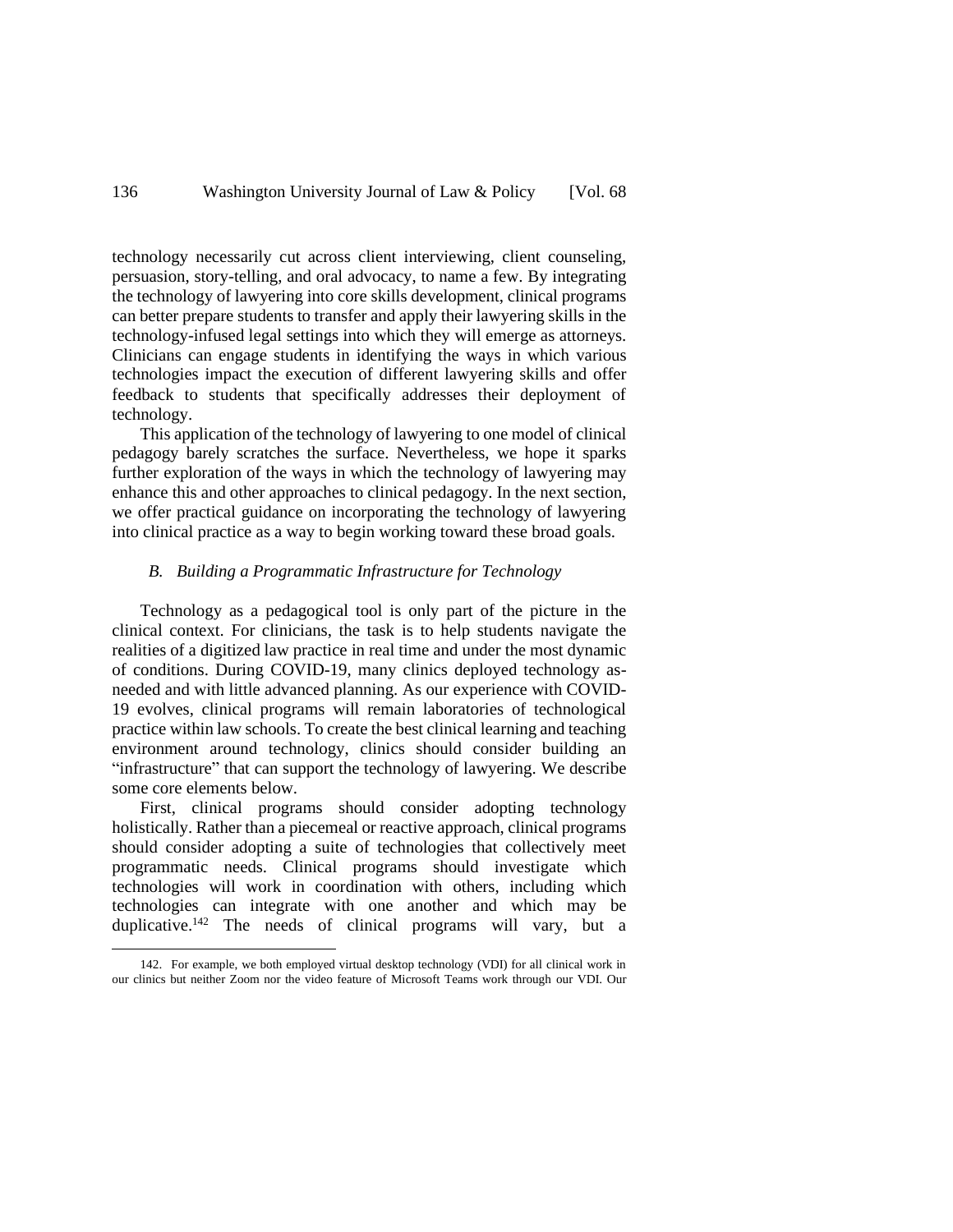comprehensive clinic technology plan might include, at a minimum: a professional case management system (e.g., Clio, Time Matters), secure video conferencing technologies (e.g., HIPAA Zoom, Microsoft Teams), collaboration or teamwork tools (e.g., Microsoft Teams, Slack), secure and dedicated clinic email addresses, virtual or remote desktops for clinic-use only, shared network drives for clinic-use only, secure printing, phone calling technologies, and secure texting/messaging.<sup>143</sup> This list will necessarily evolve over time.

Next, clinical programs should prioritize meaningful remote access to the various technologies for students, faculty, staff, and clients. It is not enough to have a case management system. Individuals need to access that system from remote locations. For clients, this may mean accessing technology on smart phones, as well as in settings with limited or inconsistent internet. For students, staff, and faculty, this might mean a VDI system that allows the team to access case files and computer programs securely from home, court, or elsewhere.

The survey results also highlight the importance of marshalling institutional support prior to adopting technologies. Such support includes financial support, IT support, and risk management or legal support in negotiating contracts with vendors. It also includes the budget necessary for customization and training, even for technologies offered for free to law school clinics.

programs provide clinical students with dedicated clinical email addresses, which are the foundation for all other clinic-related technology accounts.

<sup>143.</sup> While email has been around since before most law students were born, the way in which we access email has changed. Email is now easily accessed on cell phones and tablets, as well as via web browsers on personal or even public computers. Emails can send and receive large attachments using ZipDrives and other tools. Many law school email accounts have significant storage capacity, retaining the entirety of a student's sent and received emails over the duration of their time in school and beyond. Many universities and law schools, recognizing the power of emails in engaging alumni, generally give their students access to their email accounts for life. These school email accounts can be automatically and invisibly forwarded to free accounts like those offered from Gmail. Given the evolution of email technology, law school clinical programs have significant security concerns to consider with student email accounts. Some questions that clinical programs need to ask include: What are the pros and cons of cloud-based access to emails? Is it safe for students to forward emails to personal accounts? What level of data security do various email accounts offer? What are the policies in terms of third-party access? What type of access, if any, should University or Law School personnel outside of clinic have to clinic email accounts? What are the best methods of email encryption, and when should it be employed? Some of these questions should be answered in a comprehensive technology policy. *See supra* note 109 (discussing advantages of clinic specific email accounts).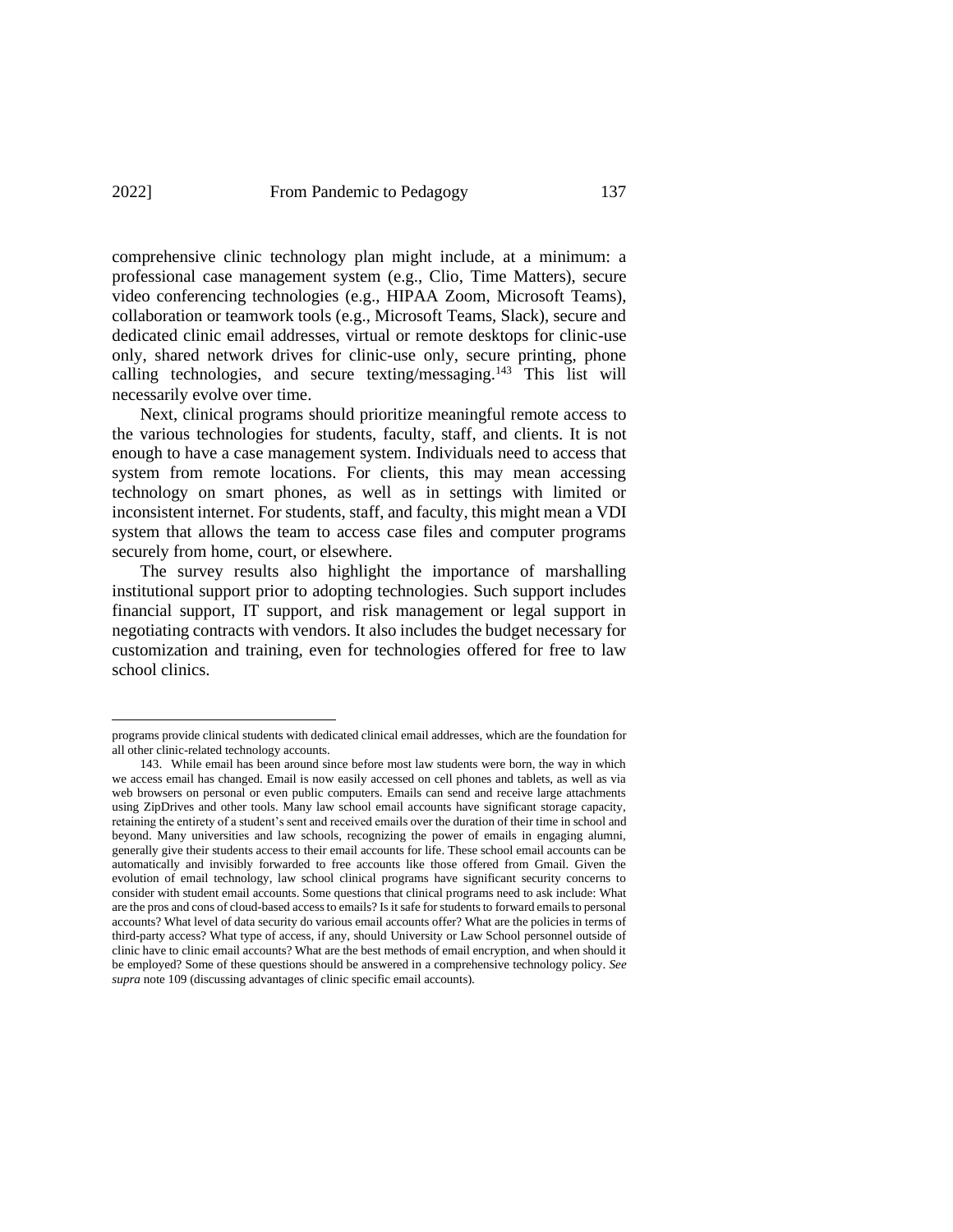This inquiry revealed that many clinical programs lack robust data security policies and/or policies governing the use of technologies in clinic. <sup>144</sup> The experience during COVID-19 for some clinicians (largely by necessity) may have been to provide access to various technologies and let their tech savvy students "figure it out." <sup>145</sup> Comprehensive policies are important to ensure client data is secured in accordance with ethical obligations, as well as state and federal laws.<sup>146</sup> These policies should also include parameters for how and when technologies may be accessed. Technology that is deemed sufficiently secure for use on a school computer or a home laptop via a secured VDI may not be adequately secured when accessed by a student on a smart phone or over a public internet connection. Clinical programs should provide training to their students, faculty, and staff on these policies.

Finally, rather than taking an ad-hoc approach to assessing new technologies, clinicians should develop a set of standards and a process by which to do so.<sup>147</sup> Standards might include the degree of third-party access to data and accounts, ownership/control over data, cost, the terms of use and licensing provisions, user versus institutional control over account settings, and whether and how the technology will integrate with the existing suite of clinic technology utilized. The evaluation process might include a panel of students and faculty to review new technologies, weigh the risks and benefits of their adoption against the standards identified, and make recommendations on their adoption in the clinical setting. Participation by students offers valuable, transferrable lessons for practice.

<sup>144.</sup> *See* General Survey, *supra* not[e 54,](#page-13-0) at questions 42–43; *see also supra* Section IID.

<sup>145.</sup> *See, e.g.*, Volini, *supra* note 34, at 53 (describing the myth that millennials understand technology and don't require instruction and training); Canick, *supra* note [37,](#page-9-0) at 665 (describing the "misperception that current students already 'get it" with respect to incorporating technology in the legal curriculum). "Students' abilities are oriented toward their personal, social, and educational needs, and may not be well matched with professional skills needed in the practice of law." *Id.*

<sup>146.</sup> *See, e.g.*, MODEL RULES OF PROF. CONDUCT r. 1.6(c), 4.4(b) (ABA 2021).

<sup>147.</sup> *See* Stringfellow Otey, *supra* not[e 33,](#page-8-0) at 262 (recommending that clinics require students to review and sign a "technology user agreement" and providing a sample).